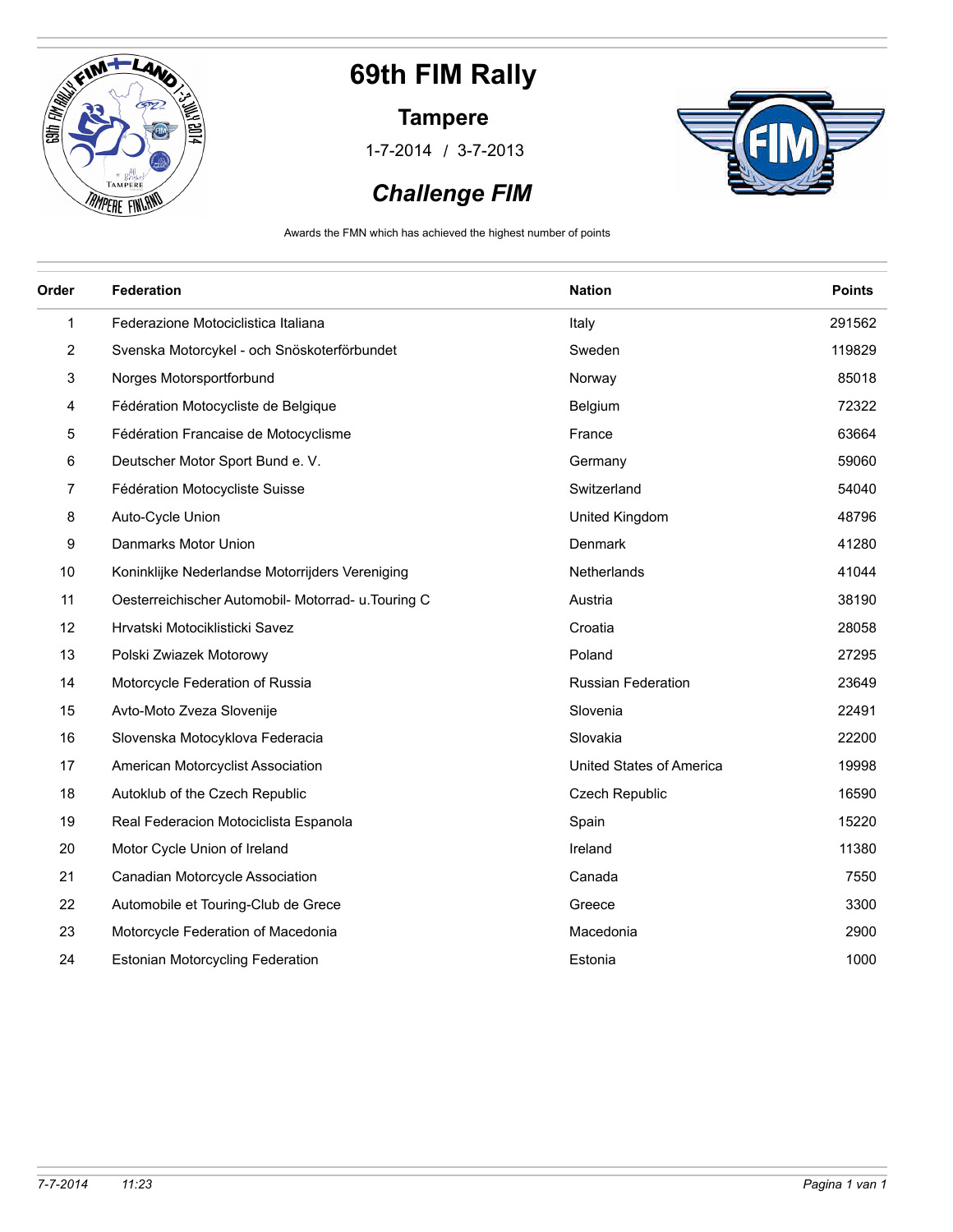

#### **Tampere**

/ 1-7-2014 3-7-2013



### *Challenge Marcel Haecker*

Awards the FMN with the greatest number of members, supporters included, participating in the FIM Rally

| Order        | <b>Federation</b>                                   | <b>Nation</b>             | <b>Participants</b> | <b>Points</b> |
|--------------|-----------------------------------------------------|---------------------------|---------------------|---------------|
| $\mathbf{1}$ | Svenska Motorcykel - och Snöskoterförbundet         | Sweden                    | 216                 | 123023        |
| 2            | Federazione Motociclistica Italiana                 | Italy                     | 133                 | 300590        |
| 3            | Norges Motorsportforbund                            | Norway                    | 93                  | 85018         |
| 4            | Deutscher Motor Sport Bund e. V.                    | Germany                   | 52                  | 62580         |
| 5            | Fédération Motocycliste de Belgique                 | Belgium                   | 44                  | 72322         |
| 6            | Danmarks Motor Union                                | Denmark                   | 43                  | 41280         |
| 7            | Fédération Francaise de Motocyclisme                | France                    | 33                  | 63664         |
| 8            | Koninklijke Nederlandse Motorrijders Vereniging     | Netherlands               | 32                  | 44703         |
| 9            | Fédération Motocycliste Suisse                      | Switzerland               | 28                  | 54040         |
| 10           | Auto-Cycle Union                                    | United Kingdom            | 26                  | 48796         |
| 11           | Oesterreichischer Automobil- Motorrad- u. Touring C | Austria                   | 26                  | 43812         |
| 12           | Polski Zwiazek Motorowy                             | Poland                    | 24                  | 27295         |
| 13           | Motorcycle Federation of Russia                     | <b>Russian Federation</b> | 21                  | 23649         |
| 14           | Hrvatski Motociklisticki Savez                      | Croatia                   | 18                  | 28058         |
| 15           | Slovenska Motocyklova Federacia                     | Slovakia                  | 18                  | 22200         |
| 16           | Avto-Moto Zveza Slovenije                           | Slovenia                  | 15                  | 22491         |
| 17           | Autoklub of the Czech Republic                      | <b>Czech Republic</b>     | 11                  | 18960         |
| 18           | <b>Estonian Motorcycling Federation</b>             | Estonia                   | 7                   | 1000          |
| 19           | Motor Cycle Union of Ireland                        | Ireland                   | 5                   | 11380         |
| 20           | Real Federacion Motociclista Espanola               | Spain                     | 4                   | 15220         |
| 21           | American Motorcyclist Association                   | United States of America  | 3                   | 19998         |
| 22           | Canadian Motorcycle Association                     | Canada                    | 3                   | 17549         |
| 23           | Automobile et Touring-Club de Grece                 | Greece                    | 2                   | 3300          |
| 24           | Motorcycle Federation of Macedonia                  | Macedonia                 | 1                   | 2900          |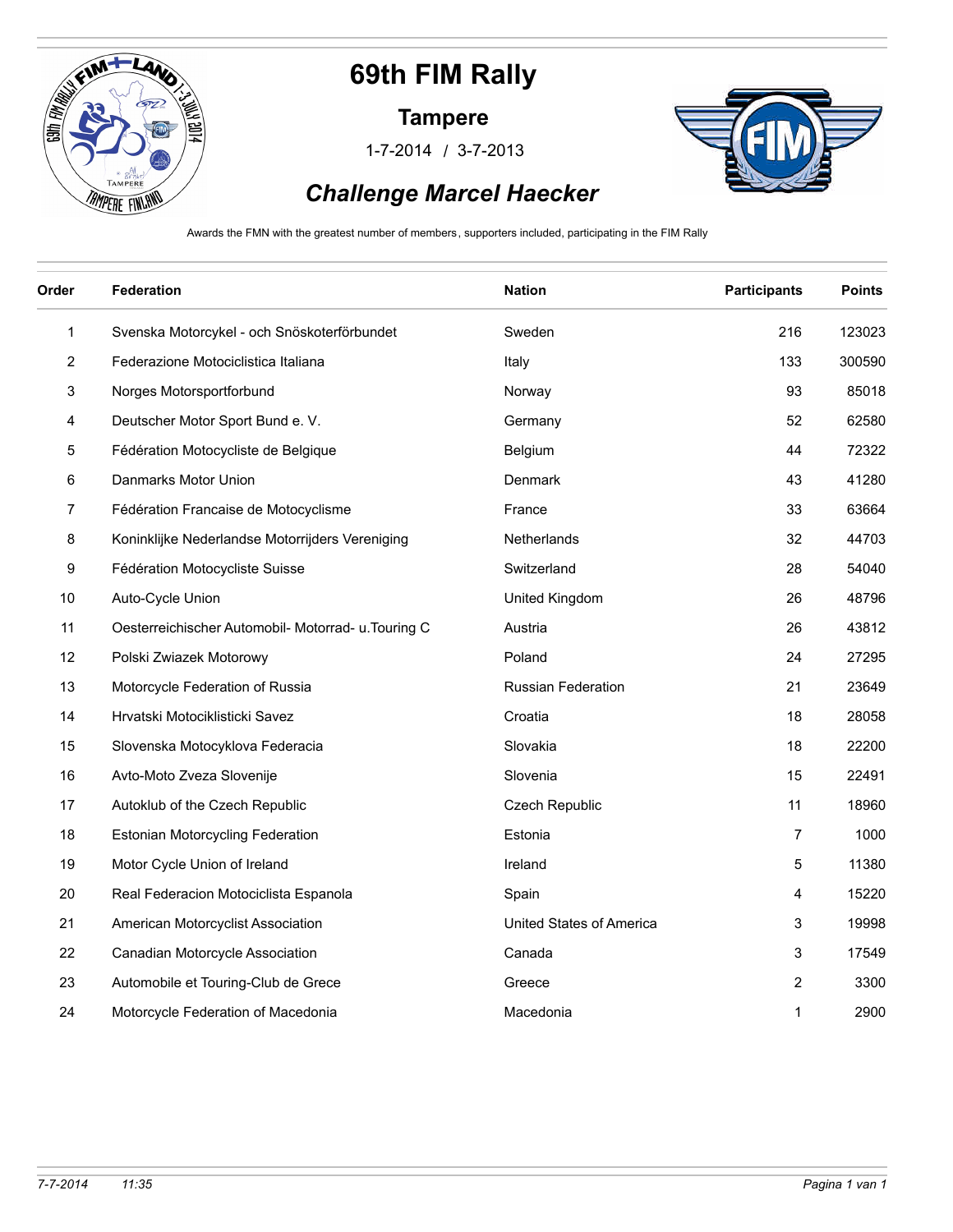

#### **Tampere**

/ 1-7-2014 3-7-2013



### *Challenge Austria*

| Order        | Club                                  | <b>Nation</b>      | <b>Participants</b> | <b>Points</b> |
|--------------|---------------------------------------|--------------------|---------------------|---------------|
| $\mathbf{1}$ | SUNDSVALLS MCC                        | Sweden             | 27                  | 13772         |
| 2            | ÖAMTC / ZV KREMS                      | Austria            | 19                  | 34416         |
| 3            | <b>AVEROY MC KLUBB</b>                | Norway             | 18                  | 15665         |
| 4            | <b>LKT WYCZOL</b>                     | Poland             | 17                  | 20250         |
| 5            | MFR INDIVIDUEL MEMBER                 | Russian Federation | 17                  | 18810         |
| 6            | <b>MC KOERSEL</b>                     | Belgium            | 16                  | 24563         |
| 7            | MBC TOURING ROMA                      | Italy              | 15                  | 34064         |
| 8            | MAYFLOWER MOTORCYCLE CLUB             | United Kingdom     | 15                  | 26592         |
| 9            | <b>BMW MOTO KLUB ZAGREB</b>           | Croatia            | 15                  | 23500         |
| 10           | <b>AMD TRZIC</b>                      | Slovenia           | 15                  | 22491         |
| 11           | NMF TOURING CLUB                      | Norway             | 15                  | 12214         |
| 12           | SÄLLSKAPET HJULINGARNA                | Sweden             | 14                  | 4700          |
| 13           | <b>VECCHIO PIEMONTE</b>               | Italy              | 11                  | 24938         |
| 14           | <b>MC LUCONNAIS</b>                   | France             | 11                  | 22750         |
| 15           | VAMC GRAAFSCHAPRIJDERS                | Netherlands        | 11                  | 16308         |
| 16           | <b>SKARABORGS MCTC</b>                | Sweden             | 11                  | 7200          |
| 17           | <b>BMW CLUB FREIBURG</b>              | Germany            | 10                  | 14000         |
| 18           | VASTERDALA MCK                        | Sweden             | 10                  | 5288          |
| 19           | MC MAGENTA                            | Italy              | 9                   | 21600         |
| 20           | <b>BILI ANDELE</b>                    | Slovakia           | 9                   | 12950         |
| 21           | <b>RIDERS LEVICE</b>                  | Slovakia           | 9                   | 9250          |
| 22           | MC WEILHEIM E.V                       | Germany            | 8                   | 10500         |
| 23           | FMV (FÉDÉRATION MOTORISÉE VALAISANNE) | Switzerland        | $\overline{7}$      | 14950         |
| 24           | AMC ST VITH                           | Belgium            | $\overline{7}$      | 11215         |
| 25           | AUTOMOBILKLUB BILGORAJSKI             | Poland             | $\overline{7}$      | 7045          |
| 26           | MC ANDREA TESTA                       | Italy              | 6                   | 17110         |
| 27           | ARDITI DEL PIAVE                      | Italy              | 6                   | 12675         |
| 28           | TORGIANO - TONINO FAINA               | Italy              | 6                   | 12120         |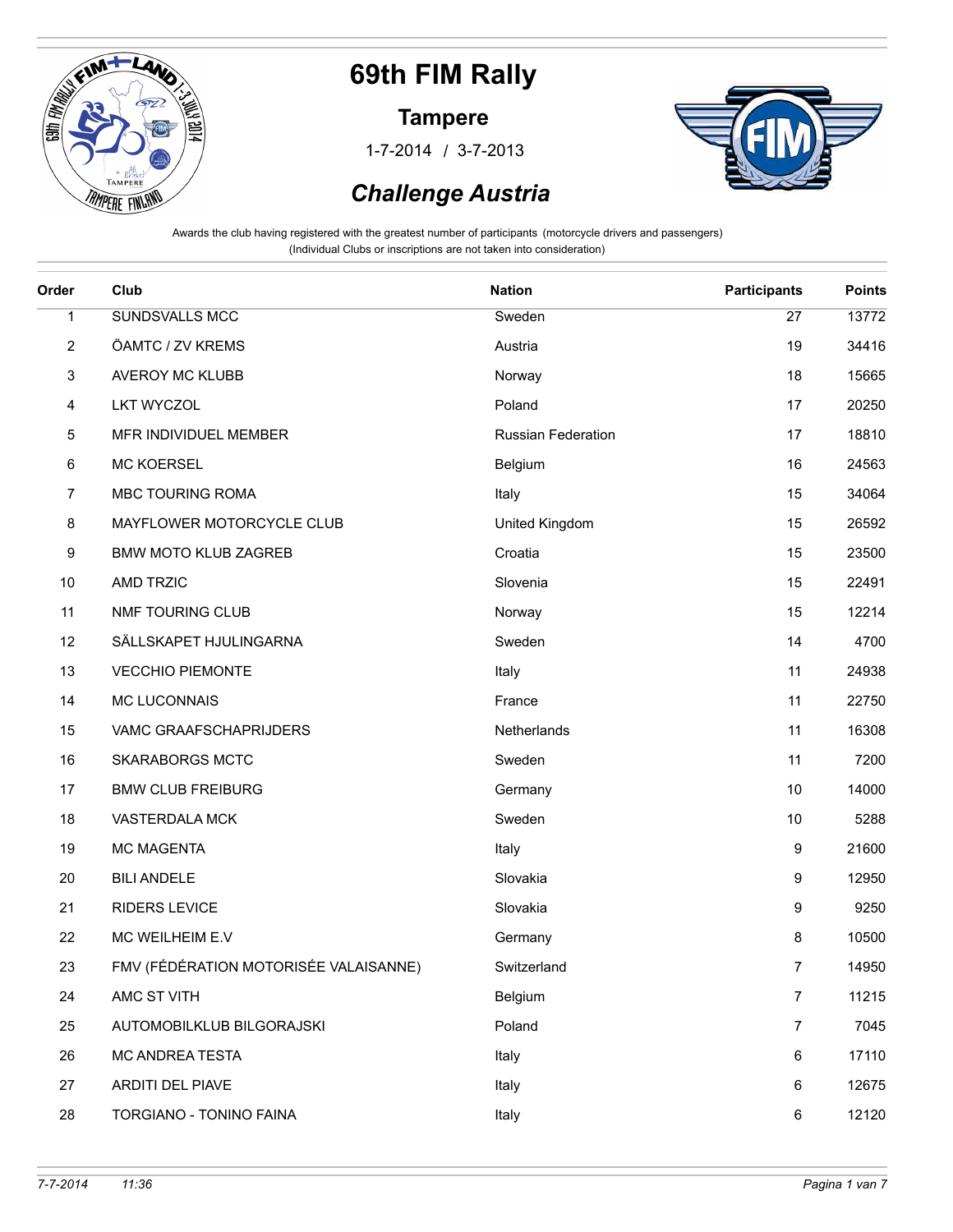

#### **Tampere**

/ 1-7-2014 3-7-2013



### *Challenge Austria*

| Order | Club                       | <b>Nation</b>  | <b>Participants</b> | <b>Points</b> |
|-------|----------------------------|----------------|---------------------|---------------|
| 29    | <b>KAMC HERENTALS</b>      | Belgium        | 6                   | 11190         |
| 30    | MOTO-CLUB DES BAYARDS      | Switzerland    | 6                   | 10350         |
| 31    | MOTO CLUB SOMMIEROIS       | France         | 6                   | 9900          |
| 32    | <b>MSC "ZURI" ZURICH</b>   | Switzerland    | 6                   | 9248          |
| 33    | <b>GOTTLIEB DAIMLER</b>    | Italy          | 6                   | 9060          |
| 34    | TEAM AURORA BOREALIS       | Norway         | 6                   | 6533          |
| 35    | NAF MC-TRONDHEIM           | Norway         | 6                   | 5832          |
| 36    | <b>MC SUSAA</b>            | Denmark        | 6                   | 4920          |
| 37    | AUTOMOTOKLUB NACERADEC     | Czech Republic | 5                   | 9480          |
| 38    | <b>BREDE MC</b>            | Denmark        | 5                   | 7115          |
| 39    | MSC VICTORIA LICHTERFELDE  | Germany        | 5                   | 6590          |
| 40    | MC HEIDEFUECHSE            | Germany        | 5                   | 5200          |
| 41    | <b>FMCK VARBERG</b>        | Sweden         | 5                   | 4840          |
| 42    | HAN HERRED MC CLUB         | Denmark        | 5                   | 3438          |
| 43    | <b>HALLSTA MC-T</b>        | Sweden         | 5                   | 2324          |
| 44    | <b>ESTONIAN TOURING MC</b> | Estonia        | 5                   | 800           |
| 45    | MC VALLI SABINE            | Italy          | 4                   | 12040         |
| 46    | CLUB MOTOCICLISTO MESTRE   | Italy          | 4                   | 9500          |
| 47    | ROOTERS MCC                | Ireland        | 4                   | 8580          |
| 48    | MC BOHEMIA TYNEC N,S.      | Czech Republic | 4                   | 7110          |
| 49    | M.C. EPERNAY               | France         | 4                   | 6750          |
| 50    | TROMSO MC-ENT              | Norway         | 4                   | 4968          |
| 51    | AMC GYVERINKHOVE           | Belgium        | 4                   | 4670          |
| 52    | MSC SUHL                   | Germany        | 4                   | 3400          |
| 53    | <b>SKANES MC</b>           | Sweden         | 4                   | 3264          |
| 54    | <b>NIDAROS MCK</b>         | Norway         | 4                   | 2916          |
| 55    | <b>FLOALT MCK</b>          | Sweden         | 4                   | 1976          |
| 56    | <b>MC PONENTE</b>          | Italy          | $\mathbf{3}$        | 9000          |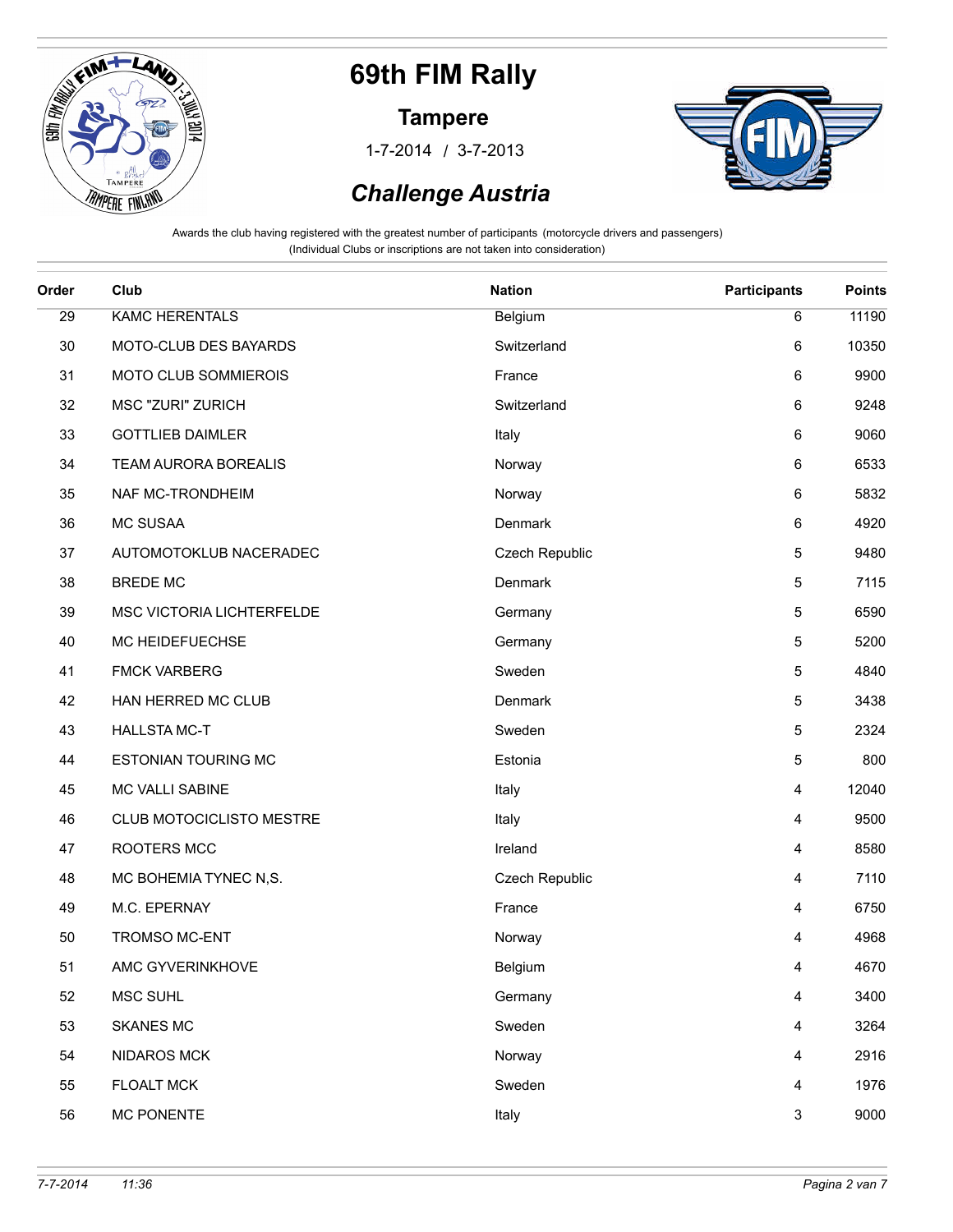

#### **Tampere**

/ 1-7-2014 3-7-2013



## *Challenge Austria*

| Order | Club                                  | <b>Nation</b>      | <b>Participants</b> | <b>Points</b> |
|-------|---------------------------------------|--------------------|---------------------|---------------|
| 57    | MOTO CLUB ROCHELAIS                   | France             | 3                   | 8100          |
| 58    | <b>MC IBLEO RAGUSA</b>                | Italy              | 3                   | 7838          |
| 59    | MC PINO MEDEOT GORIZIA                | Italy              | 3                   | 7675          |
| 60    | K.M.A.C MENEN                         | Belgium            | 3                   | 7110          |
| 61    | MC MADONNA DEI CENTAURI - ALESSANDRIA | Italy              | 3                   | 5412          |
| 62    | MC EUROPA BUSCATE                     | Italy              | 3                   | 5162          |
| 63    | <b>GALLIANO</b>                       | Italy              | 3                   | 5092          |
| 64    | TOUREN TEAM MUNSTERLAND               | Germany            | 3                   | 5090          |
| 65    | <b>MC ROLLING BIKERS</b>              | Switzerland        | 3                   | 5014          |
| 66    | OPLADENER MOTORRADCLUB                | Germany            | 3                   | 4980          |
| 67    | RINGVASSOY TOURINGKLUBB               | Norway             | 3                   | 3900          |
| 68    | <b>ASKER MC-CLUB</b>                  | Norway             | 3                   | 3000          |
| 69    | THE OLD KNUTTERS / HALLAND            | Sweden             | 3                   | 2934          |
| 70    | MOSCOW MOTO TOURING CLUB              | Russian Federation | 3                   | 2600          |
| 71    | <b>MC BUDEINE</b>                     | Norway             | 3                   | 2014          |
| 72    | MCK VIKINGARNA                        | Sweden             | 3                   | 1860          |
| 73    | VÄTTERBYGDENS MCK                     | Sweden             | $\mathbf{3}$        | 1596          |
| 74    | SPADER DAM MCK                        | Sweden             | 3                   | 1434          |
| 75    | SUNSET MC TORGGT                      | Norway             | 3                   | 1050          |
| 76    | MOTO GUZZI KLUB DK                    | Denmark            | 3                   | 800           |
| 77    | CARRETERA Y MANTA                     | Spain              | $\overline{2}$      | 7220          |
| 78    | <b>VAL DAGRI</b>                      | Italy              | $\mathbf{2}$        | 6820          |
| 79    | MC GENTLEMAN BORDIGHERA               | Italy              | $\overline{c}$      | 5714          |
| 80    | <b>ITALIA</b>                         | Italy              | $\overline{2}$      | 5557          |
| 81    | <b>MC MUTINA</b>                      | Italy              | $\overline{2}$      | 5308          |
| 82    | MC LAC DE JOUX                        | Switzerland        | $\overline{2}$      | 4930          |
| 83    | MC INNERBERG & UMGEBUNG               | Switzerland        | $\mathbf{2}$        | 4714          |
| 84    | MOTOCICLISTICO MESTRE                 | Italy              | $\overline{2}$      | 4500          |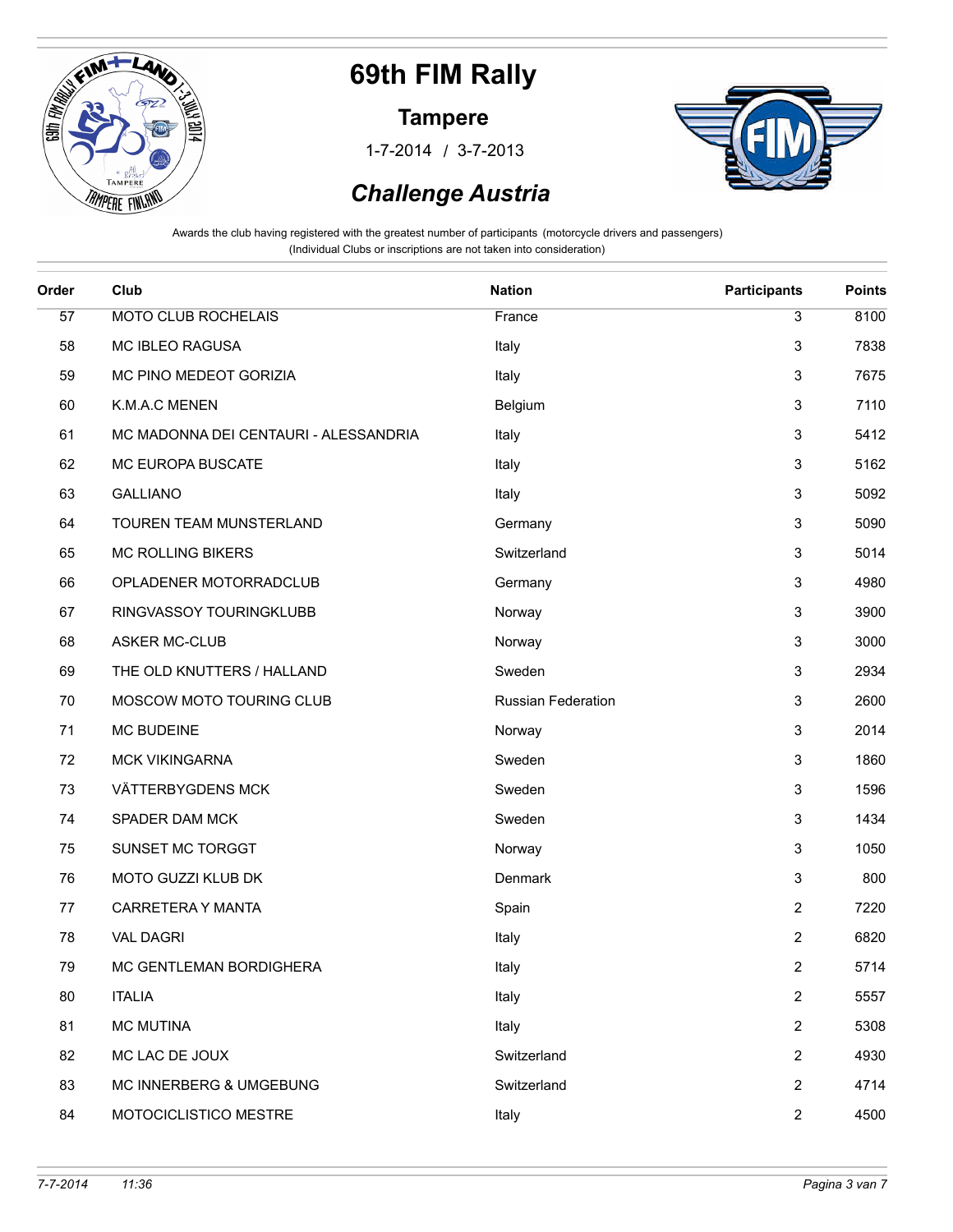

#### **Tampere**

/ 1-7-2014 3-7-2013



### *Challenge Austria*

| Order | Club                         | <b>Nation</b>  | <b>Participants</b>     | <b>Points</b> |
|-------|------------------------------|----------------|-------------------------|---------------|
| 85    | <b>KAMC ST.VITH</b>          | Belgium        | $\overline{2}$          | 4486          |
| 86    | <b>IMTC</b>                  | United Kingdom | $\overline{c}$          | 4430          |
| 87    | MOTORCLUB ZEEUWS VLAANDEREN  | Netherlands    | $\boldsymbol{2}$        | 4080          |
| 88    | THE VINCENT HRD OWNERS' CLUB | United Kingdom | $\overline{2}$          | 3960          |
| 89    | MC DE RIJNRIDDERS            | Netherlands    | $\mathbf{2}$            | 3723          |
| 90    | MOTOCLUB CHIRONE             | Italy          | $\mathbf{2}$            | 3600          |
| 91    | PAOLO ROSSI CINA             | Italy          | $\overline{2}$          | 3348          |
| 92    | MC PONT CHATELAIN            | France         | 2                       | 3232          |
| 93    | MC CITTA DI CINISELLO        | Italy          | $\boldsymbol{2}$        | 2820          |
| 94    | LA BALZANA                   | Italy          | $\overline{\mathbf{c}}$ | 2794          |
| 95    | MC LES ANGES GARDIENS        | France         | $\overline{2}$          | 2721          |
| 96    | <b>SCOORDINATI</b>           | Italy          | $\overline{\mathbf{c}}$ | 2702          |
| 97    | MC D.L.F. BOLOGNA            | Italy          | $\overline{2}$          | 2664          |
|       | MC MOTO TEAM MERANO          | Italy          | $\overline{c}$          | 2664          |
| 99    | <b>MC ESTENZE</b>            | Italy          | $\overline{2}$          | 2618          |
| 100   | AUTOMOBILCLUB NORDFRIESLAND  | Germany        | $\overline{2}$          | 2600          |
| 101   | MC SEVESO                    | Italy          | $\boldsymbol{2}$        | 2561          |
| 102   | TOMMY OG TIGERN REISINGTEAM  | Norway         | 2                       | 2528          |
| 103   | SILVER FOX MC                | Norway         | $\overline{\mathbf{c}}$ | 2500          |
| 104   | <b>BODQ MC KLUBB</b>         | Norway         | 2                       | 2436          |
| 105   | <b>CLUB TRITON FRANCE</b>    | France         | $\overline{2}$          | 2400          |
| 106   | <b>BMW MC VLAANDEREN</b>     | Belgium        | $\overline{2}$          | 2325          |
| 107   | 1 HMK ZAGREB                 | Croatia        | $\overline{\mathbf{c}}$ | 2282          |
| 108   | <b>MTC 13</b>                | Belgium        | $\overline{2}$          | 2220          |
| 109   | <b>HJEM'FRAMC</b>            | Denmark        | 2                       | 2200          |
| 110   | <b>BMW CLUB NEDERLAND</b>    | Netherlands    | 2                       | 1907          |
| 111   | BMW FREUNDE NIEDERÖSTERREICH | Austria        | 2                       | 1900          |
| 112   | MC ZWOLLE EN OMSTREKEN       | Netherlands    | $\overline{c}$          | 1768          |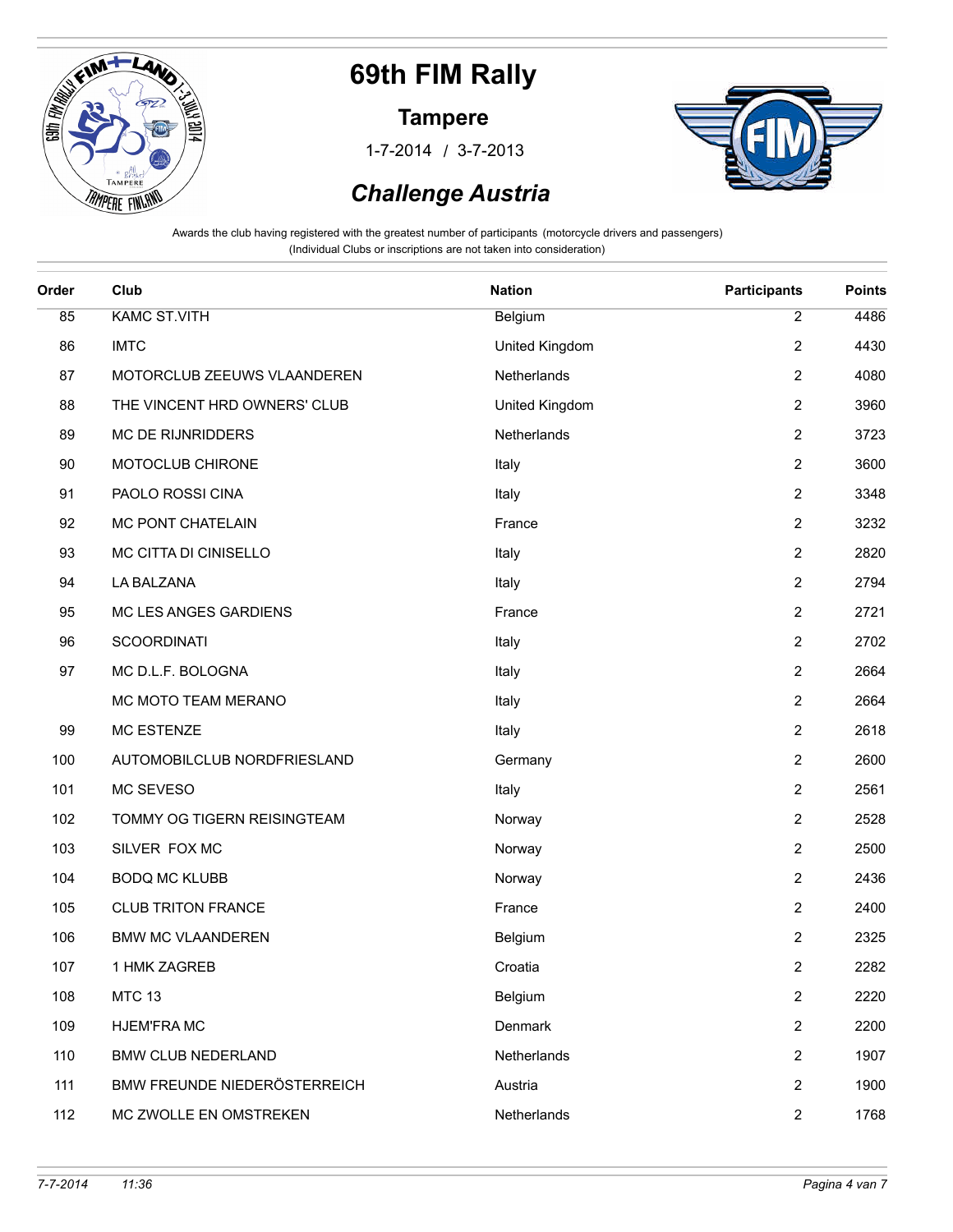

#### **Tampere**

/ 1-7-2014 3-7-2013



### *Challenge Austria*

| Order | Club                                | <b>Nation</b> | <b>Participants</b>     | <b>Points</b> |
|-------|-------------------------------------|---------------|-------------------------|---------------|
| 113   | <b>LANNA "LIE" MCK</b>              | Sweden        | $\overline{2}$          | 1754          |
| 114   | <b>MC MARTINISTAD</b>               | Netherlands   | $\overline{2}$          | 1729          |
| 115   | <b>VETLANDA MCK</b>                 | Sweden        | 2                       | 1634          |
| 116   | ROLD SKOV MC                        | Denmark       | $\overline{2}$          | 1540          |
| 117   | <b>MC VENNER</b>                    | Norway        | $\overline{2}$          | 1320          |
| 118   | WELSH COAST MCC                     | Norway        | $\overline{\mathbf{c}}$ | 1177          |
| 119   | TOURING KLUBB HUNTERS MC            | Norway        | $\overline{\mathbf{c}}$ | 1168          |
| 120   | ARENDAL TOURING KLUBB               | Norway        | $\overline{2}$          | 1162          |
| 121   | STENLOSE MC                         | Denmark       | 2                       | 1090          |
| 122   | <b>MC NIDAROS</b>                   | Norway        | $\overline{2}$          | 972           |
| 123   | <b>TERTITTEN MC</b>                 | Norway        | $\overline{2}$          | 945           |
| 124   | ÖMCC - ÖRNSKÖLSVIK                  | Sweden        | $\overline{2}$          | 920           |
| 125   | SKÄFTBERG RANGERS MCK               | Sweden        | $\overline{2}$          | 763           |
| 126   | <b>MCK TOURING</b>                  | Sweden        | $\overline{2}$          | 650           |
| 127   | EESTI MOTOMATKAJATE KLUBI           | Estonia       | 2                       | 200           |
| 128   | MADONNA CENTAUROS M.C               | Spain         | 1                       | 4500          |
| 129   | LANCIA SASSI NARCAO                 | Italy         | 1                       | 3576          |
| 130   | PENA MOTORISTA TAMARITE             | Spain         | 1                       | 3500          |
| 131   | AMICI DI STRADA - CIVITANOVA MARCHE | Italy         | 1                       | 3146          |
| 132   | MOTO CLUB TERRE-MOTO                | Italy         | 1                       | 3002          |
| 133   | AMC VITERBO                         | Italy         | 1                       | 2979          |
| 134   | MOTOR SPORT NIMOIS                  | France        | 1                       | 2914          |
| 135   | MK MERITUM TIM - SKOPJE             | Macedonia     | 1                       | 2900          |
| 136   | MC PAOLO PERAZZONE                  | Italy         | 1                       | 2860          |
| 137   | <b>SENIGALLIA</b>                   | Italy         | 1                       | 2830          |
| 138   | DUBLIN MOTORCYCLE TOURING CLUB LTD  | Ireland       | 1                       | 2800          |
| 139   | O. TENNI - RAVENNA                  | Italy         | 1                       | 2739          |
| 140   | MARZENO - FAENZA                    | Italy         | 1                       | 2708          |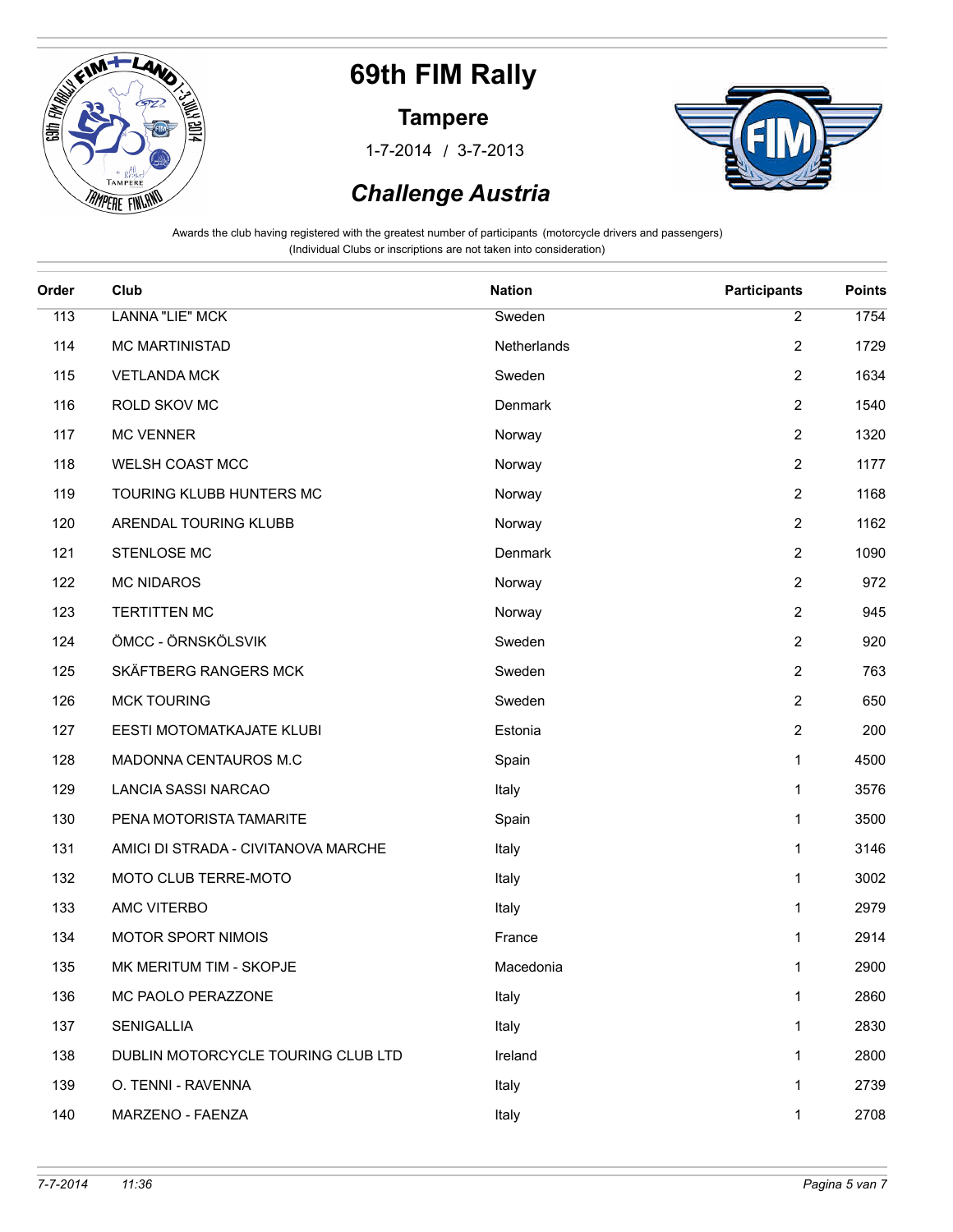

#### **Tampere**

/ 1-7-2014 3-7-2013



### *Challenge Austria*

| Order | Club                             | <b>Nation</b>      | <b>Participants</b> | <b>Points</b> |
|-------|----------------------------------|--------------------|---------------------|---------------|
| 141   | <b>VERONA</b>                    | Italy              | 1                   | 2700          |
| 142   | CIALTRONI DEL NORD-EST           | Italy              | 1                   | 2643          |
| 143   | MC CARPI MODENA                  | Italy              | 1                   | 2608          |
| 144   | MBC TOURING REGIONE LAZIO        | Italy              | 1                   | 2592          |
| 145   | <b>MC MILANO</b>                 | Italy              | 1                   | 2582          |
| 146   | MOTODIPENDENTI - SERAVALLE SESIA | Italy              | 1                   | 2576          |
| 147   | <b>ASM BUGEY</b>                 | France             | 1                   | 2570          |
| 148   | ROBERTO LAVELLI - BRIVIO         | Italy              | 1                   | 2563          |
| 149   | <b>FELTRE</b>                    | Italy              | 1                   | 2502          |
| 150   | MC MOTORISE MARTIGNY             | Switzerland        | 1                   | 2478          |
| 151   | MOTO CLUB TAVANNES               | Switzerland        | 1                   | 2356          |
| 152   | MC EU MERS LETREPORT             | France             | 1                   | 2327          |
| 153   | <b>MC L'EQUIPE</b>               | Belgium            | 1                   | 2296          |
| 154   | PHMK ZAGREB                      | Croatia            | 1                   | 2276          |
| 155   | <b>LOOISE MK</b>                 | Belgium            | 1                   | 2247          |
| 156   | <b>BMW OC RUSSIA</b>             | Russian Federation | 1                   | 2239          |
| 157   | <b>FOSSE RIDERS MCA</b>          | United Kingdom     | 1                   | 2158          |
| 158   | TRIANGLE (IPSWICH) MCC           | United Kingdom     | 1                   | 2100          |
| 159   | <b>MSC ENZIAN</b>                | Austria            | 1                   | 1874          |
| 160   | <b>MC ASOM</b>                   | Netherlands        | 1                   | 1855          |
| 161   | HAUGESUND MC                     | Norway             | 1                   | 1450          |
| 162   | MC FESTJDERNE                    | Denmark            | 1                   | 1443          |
| 163   | SANDNES MCC                      | Norway             | 1                   | 1429          |
| 164   | TORSDAGSKLUBBEN                  | Denmark            | 1                   | 1382          |
| 165   | ORNES MC KLUBB                   | Norway             | $\mathbf{1}$        | 1338          |
| 166   | <b>FULMARS</b>                   | Norway             | $\mathbf{1}$        | 1250          |
| 167   | FÖRRVIRRA MC                     | Norway             | 1                   | 1242          |
| 168   | SENIOR MC NORD                   | Norway             | $\mathbf{1}$        | 1239          |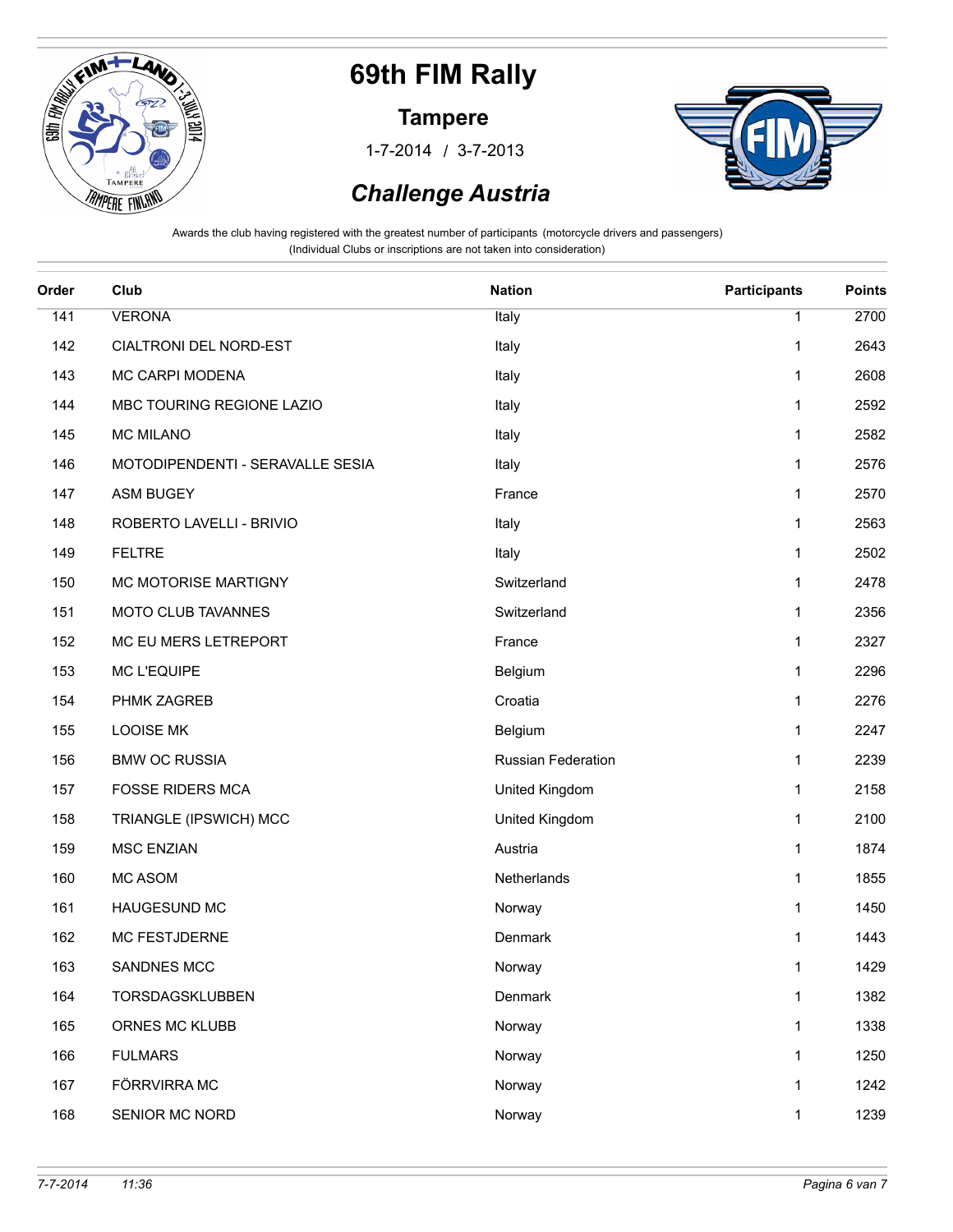

#### **Tampere**

/ 1-7-2014 3-7-2013



### *Challenge Austria*

| Order | Club                           | <b>Nation</b> | <b>Participants</b> | <b>Points</b> |
|-------|--------------------------------|---------------|---------------------|---------------|
| 169   | <b>GRAATASS MC KLUBB MOLDE</b> | Norway        | 1                   | 1200          |
| 170   | MC BETHESDA                    | Denmark       | 1                   | 1168          |
| 171   | MORGENHAARD MC                 | Denmark       | 1                   | 1156          |
| 172   | <b>MC NORDMOR</b>              | Norway        | 1                   | 1149          |
| 173   | <b>MISERY BAY MC</b>           | Denmark       | 1                   | 1131          |
| 174   | <b>MJOLNER MC</b>              | Denmark       | 1                   | 1100          |
| 175   | <b>BULL'S MC</b>               | Denmark       | 1                   | 1050          |
| 176   | SENIOR MC OST                  | Norway        | 1                   | 982           |
| 177   | <b>TULLGARNS MCC</b>           | Sweden        | 1                   | 863           |
| 178   | <b>TORS MC</b>                 | Sweden        | 1                   | 763           |
| 179   | <b>TÖRNROS MC</b>              | Sweden        | 1                   | 756           |
| 180   | OESTERSUNDS MCC                | Sweden        | 1                   | 712           |
| 181   | HMCK - HUDIKSVALL              | Sweden        | 1                   | 694           |
| 182   | THE TWIN CLUB                  | Sweden        | 1                   | 668           |
| 183   | <b>FEW</b>                     | Sweden        | 1                   | 500           |
| 184   | <b>MCK DALTON'S</b>            | Sweden        | 1                   | 499           |
| 185   | ÖRNSKÖLDSVIKS MCC              | Sweden        | 1                   | 460           |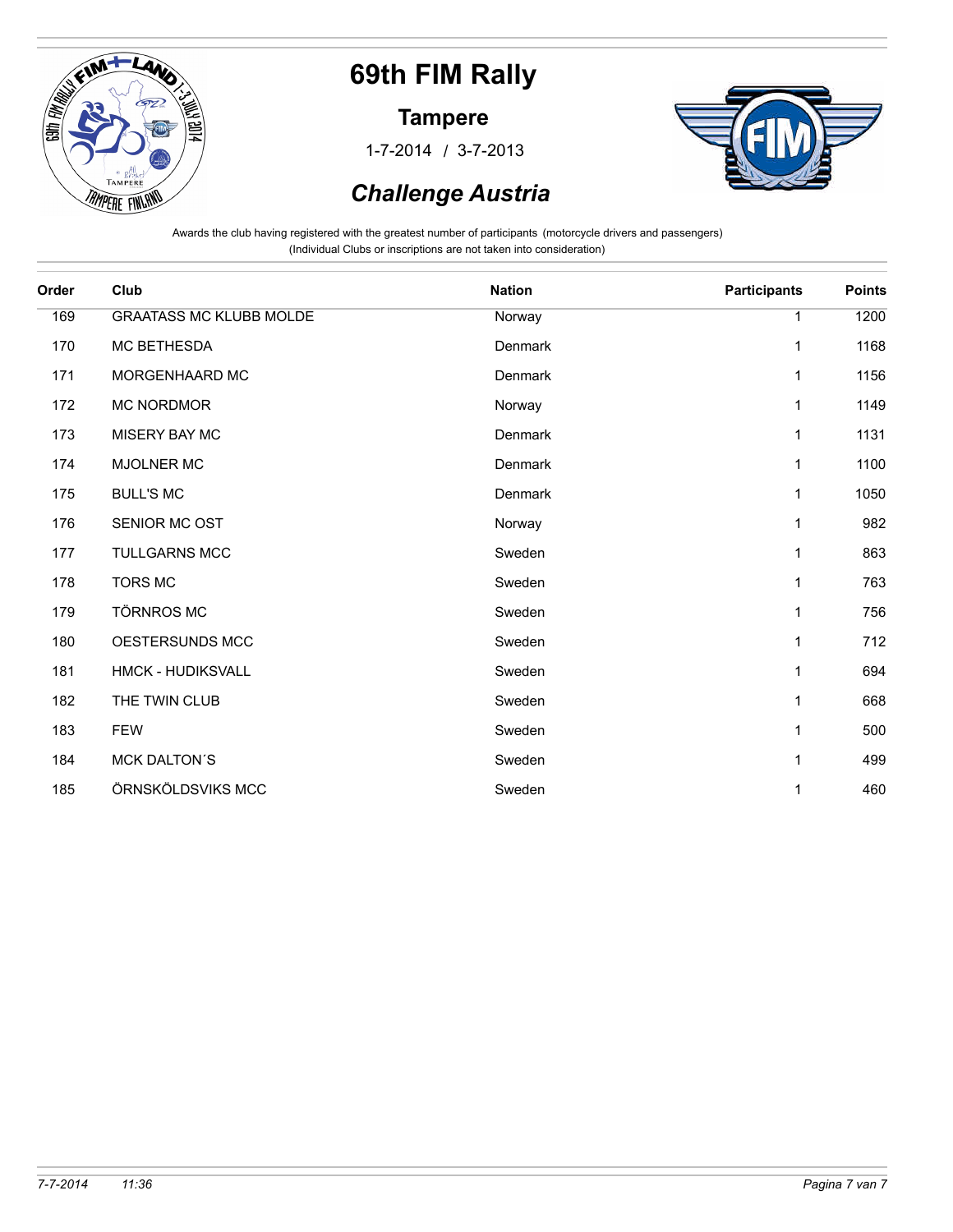

#### **Tampere**

/ 1-7-2014 3-7-2013



### *Challenge Belgium*

Awards the FMN represented by the greatest number of Clubs which were classified (Individual Clubs or inscriptions are not taken into consideration)

| Order | <b>Federation</b>                                   | <b>Nation</b>             | <b>Clubs</b>   | <b>Points</b> |
|-------|-----------------------------------------------------|---------------------------|----------------|---------------|
| 1     | Federazione Motociclistica Italiana                 | Italy                     | 11             | 300590        |
| 2     | Svenska Motorcykel - och Snöskoterförbundet         | Sweden                    | 9              | 123023        |
| 3     | Norges Motorsportforbund                            | Norway                    | 8              | 86650         |
| 4     | Deutscher Motor Sport Bund e. V.                    | Germany                   | 6              | 62580         |
| 5     | Fédération Francaise de Motocyclisme                | France                    | 4              | 74810         |
| 6     | Fédération Motocycliste de Belgique                 | Belgium                   | 4              | 72322         |
| 7     | Fédération Motocycliste Suisse                      | Switzerland               | 3              | 56522         |
| 8     | Danmarks Motor Union                                | Denmark                   | 3              | 46411         |
| 9     | Oesterreichischer Automobil- Motorrad- u. Touring C | Austria                   | 2              | 51422         |
| 10    | Polski Zwiazek Motorowy                             | Poland                    | $\overline{2}$ | 27295         |
| 11    | Slovenska Motocyklova Federacia                     | Slovakia                  | $\overline{2}$ | 22200         |
| 12    | Autoklub of the Czech Republic                      | <b>Czech Republic</b>     | $\overline{2}$ | 21330         |
| 13    | Auto-Cycle Union                                    | United Kingdom            | 1              | 53010         |
| 14    | Koninklijke Nederlandse Motorrijders Vereniging     | <b>Netherlands</b>        | 1              | 44703         |
| 15    | Motorcycle Federation of Russia                     | <b>Russian Federation</b> | 1              | 39927         |
| 16    | Hrvatski Motociklisticki Savez                      | Croatia                   | 1              | 34972         |
| 17    | Avto-Moto Zveza Slovenije                           | Slovenia                  | 1              | 22491         |
| 18    | Motor Cycle Union of Ireland                        | Ireland                   | 1              | 11380         |
| 19    | <b>Estonian Motorcycling Federation</b>             | Estonia                   | 1              | 2030          |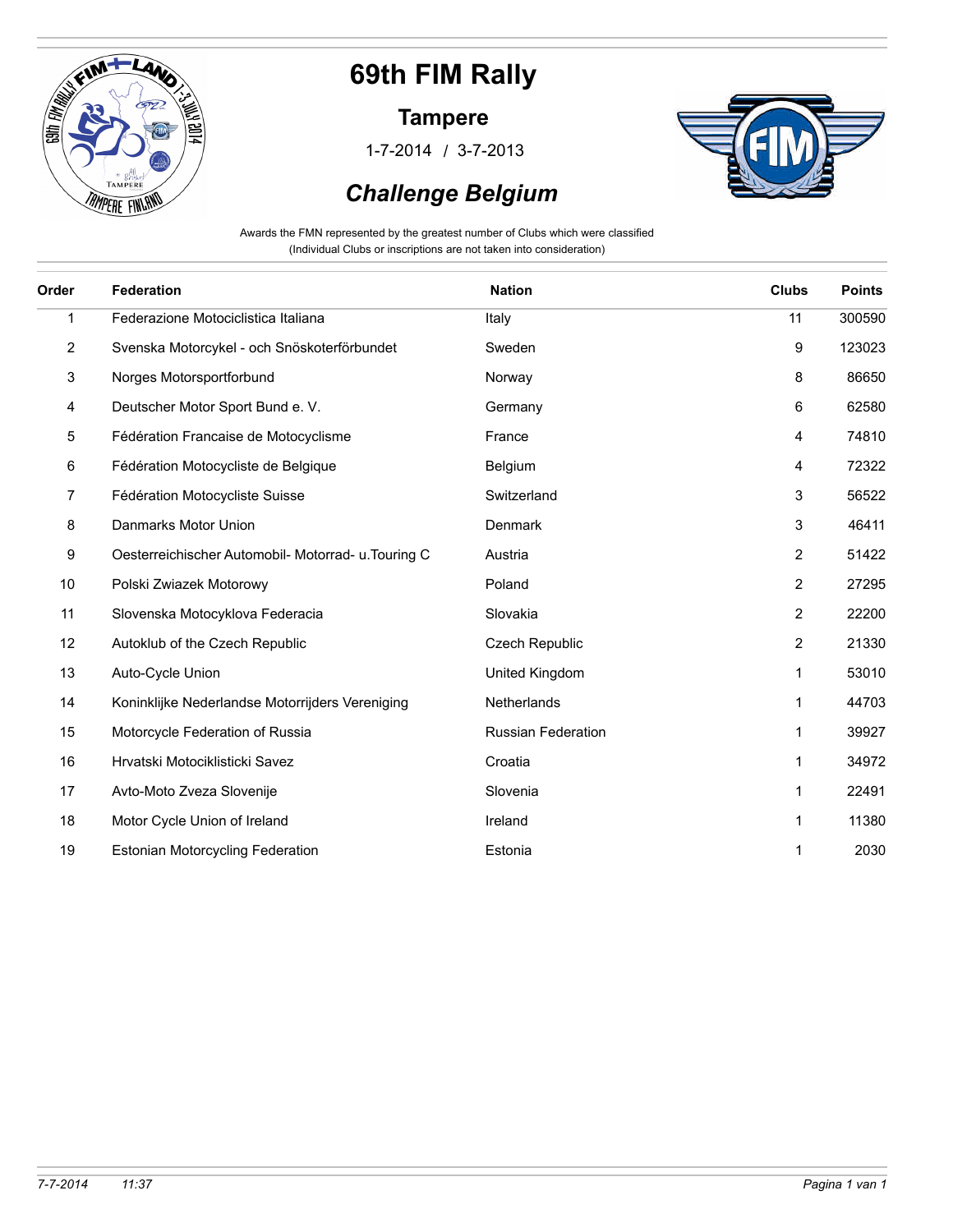

#### **Tampere**

/ 1-7-2014 3-7-2013



### *Challenge Bohemia*

Awards the FMN with the greatest number of drivers of motorcycles over 125 cc and up to 250 cc

| Order | <b>Federation</b>                           | <b>Nation</b> | <b>Motorcycles</b> | <b>Points</b> |
|-------|---------------------------------------------|---------------|--------------------|---------------|
|       | Canadian Motorcycle Association             | Canada        |                    | 7550          |
| 2     | Federazione Motociclistica Italiana         | Italy         |                    | 3348          |
| 3     | Norges Motorsportforbund                    | Norway        |                    | 1205          |
| 4     | Svenska Motorcykel - och Snöskoterförbundet | Sweden        |                    | 460           |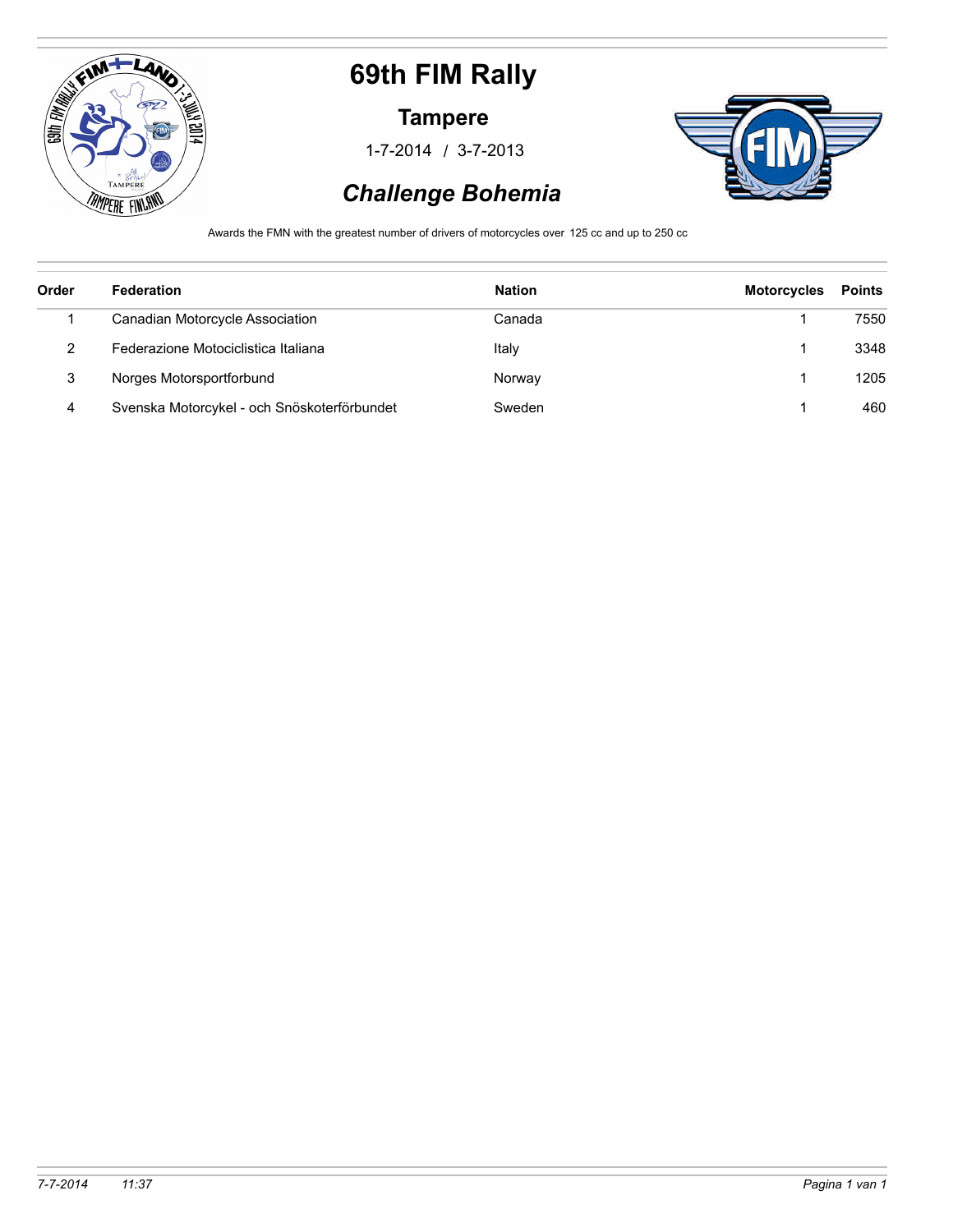

#### **Tampere**

/ 1-7-2014 3-7-2013



 *Challenge FIVA*

Awards the FMN which has achieved the highest number of FIVA-points by motorcycles of minimum 20 years old. FIVA-points are calculated by multiplying the distance per driver by a factor depending on the age of the motorcycle

| Order          | <b>Federation</b>                                   | <b>Nation</b>  | <b>Points</b> |
|----------------|-----------------------------------------------------|----------------|---------------|
| 1              | Federazione Motociclistica Italiana                 | Italy          | 20351,2       |
| $\overline{2}$ | Svenska Motorcykel - och Snöskoterförbundet         | Sweden         | 14706,0       |
| 3              | Auto-Cycle Union                                    | United Kingdom | 12352,2       |
| 4              | Danmarks Motor Union                                | <b>Denmark</b> | 10214,8       |
| 5              | Motor Cycle Union of Ireland                        | Ireland        | 6256,0        |
| 6              | Norges Motorsportforbund                            | Norway         | 6190,6        |
| 7              | Koninklijke Nederlandse Motorrijders Vereniging     | Netherlands    | 5261,8        |
| 8              | Fédération Motocycliste Suisse                      | Switzerland    | 5256,4        |
| 9              | Oesterreichischer Automobil- Motorrad- u. Touring C | Austria        | 4194,4        |
| 10             | Slovenska Motocyklova Federacia                     | Slovakia       | 1850,0        |
| 11             | Fédération Motocycliste de Belgique                 | Belgium        | 1345,8        |
| 12             | Deutscher Motor Sport Bund e. V.                    | Germany        | 912,0         |
| 13             | <b>Estonian Motorcycling Federation</b>             | Estonia        | 880,0         |
| 14             | Polski Zwiazek Motorowy                             | Poland         | 810,0         |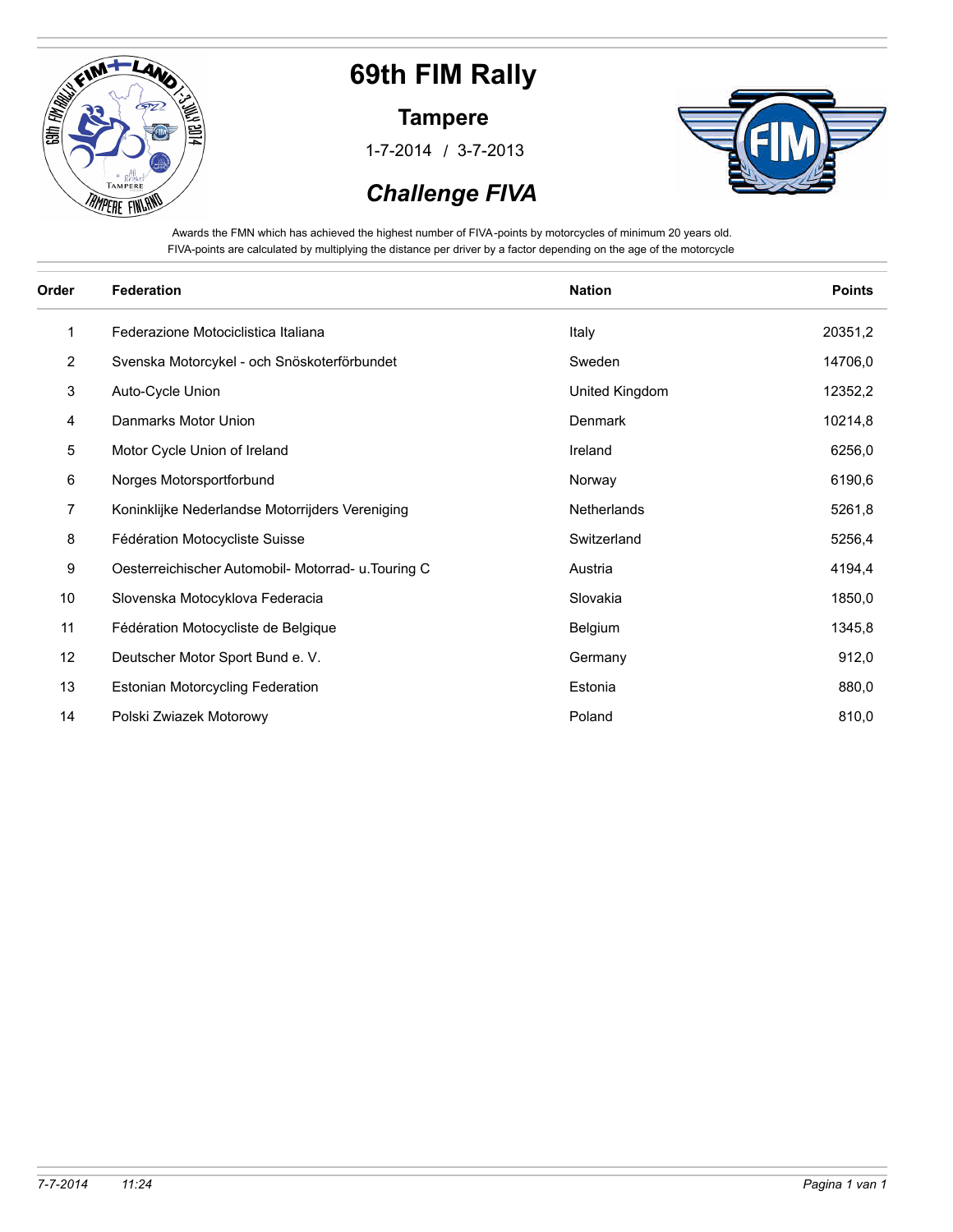

#### **Tampere**

/ 1-7-2014 3-7-2013



### *Challenge France*

Awards the FMN represented by the greatest number of riders driving motorcycles of small capacity ,

over 50 cc and up to 125 cc, other than scooters

| Order | <b>Federation</b>                           | <b>Nation</b> | <b>Riders</b> | <b>Points</b> |
|-------|---------------------------------------------|---------------|---------------|---------------|
| 1     | Norges Motorsportforbund                    | Norway        | 3             | 3430          |
| 2     | Deutscher Motor Sport Bund e. V.            | Germany       | 2             | 3400          |
| 3     | Hrvatski Motociklisticki Savez              | Croatia       |               | 2350          |
| 4     | Slovenska Motocyklova Federacia             | Slovakia      | 1             | 1850          |
| 5     | Svenska Motorcykel - och Snöskoterförbundet | Sweden        | 1             | 666           |
| 6     | <b>Estonian Motorcycling Federation</b>     | Estonia       | 4             | 200           |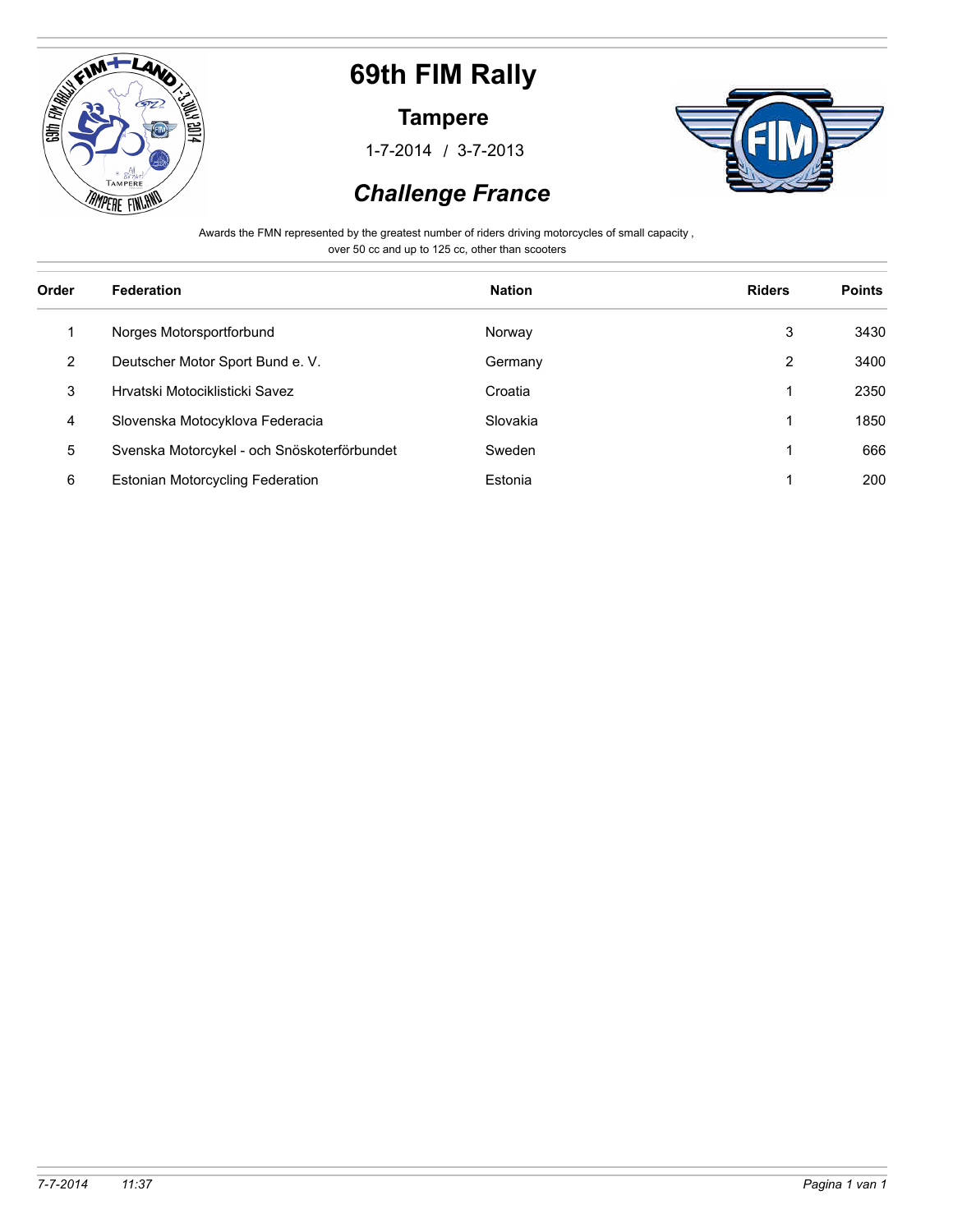

#### **Tampere**

/ 1-7-2014 3-7-2013





Awards the FMN represented by the greatest number of motorcyclists , driving motorcycles of all categories, groups and classes

| Order | Federation                                          | <b>Nation</b>             | <b>Motorcyclists</b> | <b>Points</b> |
|-------|-----------------------------------------------------|---------------------------|----------------------|---------------|
| 1     | Svenska Motorcykel - och Snöskoterförbundet         | Sweden                    | 172                  | 119829        |
| 2     | Federazione Motociclistica Italiana                 | Italy                     | 102                  | 291562        |
| 3     | Norges Motorsportforbund                            | Norway                    | 75                   | 85018         |
| 4     | Deutscher Motor Sport Bund e. V.                    | Germany                   | 36                   | 59060         |
| 5     | Danmarks Motor Union                                | Denmark                   | 35                   | 41280         |
| 6     | Fédération Motocycliste de Belgique                 | Belgium                   | 34                   | 72322         |
| 7     | Fédération Francaise de Motocyclisme                | France                    | 22                   | 63664         |
| 8     | Fédération Motocycliste Suisse                      | Switzerland               | 22                   | 54040         |
| 9     | Auto-Cycle Union                                    | United Kingdom            | 22                   | 48796         |
| 10    | Koninklijke Nederlandse Motorrijders Vereniging     | <b>Netherlands</b>        | 22                   | 41044         |
| 11    | Oesterreichischer Automobil- Motorrad- u. Touring C | Austria                   | 20                   | 38190         |
| 12    | Polski Zwiazek Motorowy                             | Poland                    | 20                   | 27295         |
| 13    | Motorcycle Federation of Russia                     | <b>Russian Federation</b> | 16                   | 23649         |
| 14    | Hrvatski Motociklisticki Savez                      | Croatia                   | 12                   | 28058         |
| 15    | Slovenska Motocyklova Federacia                     | Slovakia                  | 12                   | 22200         |
| 16    | Avto-Moto Zveza Slovenije                           | Slovenia                  | 9                    | 22491         |
| 17    | Autoklub of the Czech Republic                      | Czech Republic            | 7                    | 16590         |
| 18    | <b>Estonian Motorcycling Federation</b>             | Estonia                   | 5                    | 1000          |
| 19    | Real Federacion Motociclista Espanola               | Spain                     | 4                    | 15220         |
| 20    | Motor Cycle Union of Ireland                        | Ireland                   | 4                    | 11380         |
| 21    | American Motorcyclist Association                   | United States of America  | 2                    | 19998         |
| 22    | Canadian Motorcycle Association                     | Canada                    | 1                    | 7550          |
| 23    | Automobile et Touring-Club de Grece                 | Greece                    | 1                    | 3300          |
| 24    | Motorcycle Federation of Macedonia                  | Macedonia                 | 1                    | 2900          |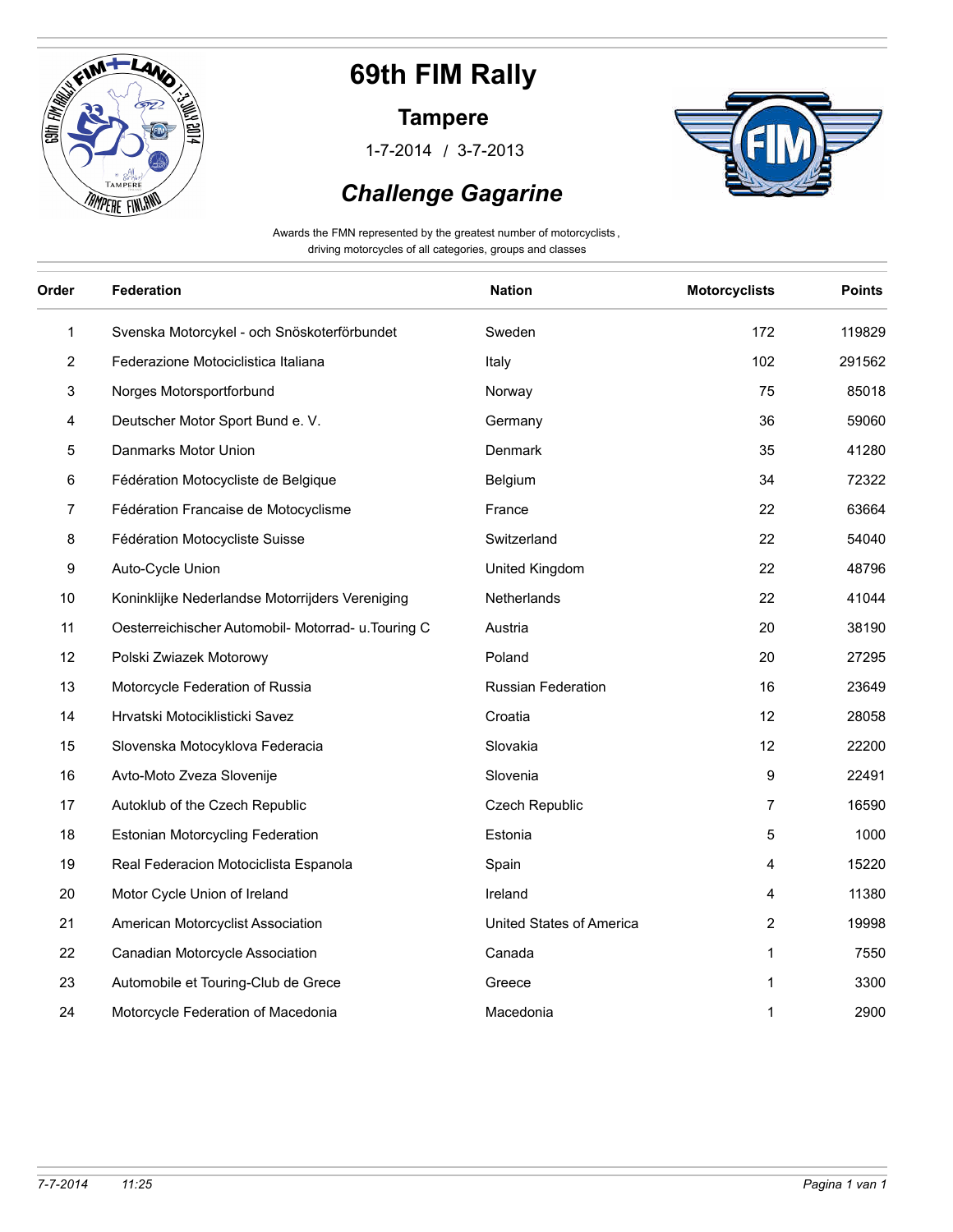

#### **Tampere**

/ 1-7-2014 3-7-2013



#### *Challenge Hungaria*

Awards the FMN which has achieved the highest number of points for drivers of motorcycles of all categories , groups and classes carrying one or more passengers, all registered at the Arrival Control

| Order          | <b>Federation</b>                                   | <b>Nation</b>             | <b>Points</b> |
|----------------|-----------------------------------------------------|---------------------------|---------------|
| 1              | Federazione Motociclistica Italiana                 | Italy                     | 79790         |
| $\overline{2}$ | Fédération Francaise de Motocyclisme                | France                    | 33503         |
| 3              | Svenska Motorcykel - och Snöskoterförbundet         | Sweden                    | 27482         |
| 4              | Deutscher Motor Sport Bund e. V.                    | Germany                   | 22400         |
| 5              | Fédération Motocycliste de Belgique                 | Belgium                   | 18172         |
| 6              | Norges Motorsportforbund                            | Norway                    | 16784         |
| 7              | Avto-Moto Zveza Slovenije                           | Slovenia                  | 14994         |
| 8              | Hrvatski Motociklisticki Savez                      | Croatia                   | 14032         |
| 9              | Fédération Motocycliste Suisse                      | Switzerland               | 12476         |
| 10             | Slovenska Motocyklova Federacia                     | Slovakia                  | 11100         |
| 11             | Koninklijke Nederlandse Motorrijders Vereniging     | Netherlands               | 11090         |
| 12             | American Motorcyclist Association                   | United States of America  | 9999          |
| 13             | Auto-Cycle Union                                    | United Kingdom            | 9571          |
| 14             | Motorcycle Federation of Russia                     | <b>Russian Federation</b> | 6966          |
| 15             | Danmarks Motor Union                                | Denmark                   | 6635          |
| 16             | Polski Zwiazek Motorowy                             | Poland                    | 5518          |
| 17             | Autoklub of the Czech Republic                      | <b>Czech Republic</b>     | 4740          |
| 18             | Oesterreichischer Automobil- Motorrad- u. Touring C | Austria                   | 3812          |
| 19             | Automobile et Touring-Club de Grece                 | Greece                    | 3300          |
| 20             | Motor Cycle Union of Ireland                        | Ireland                   | 2860          |
| 21             | <b>Estonian Motorcycling Federation</b>             | Estonia                   | 400           |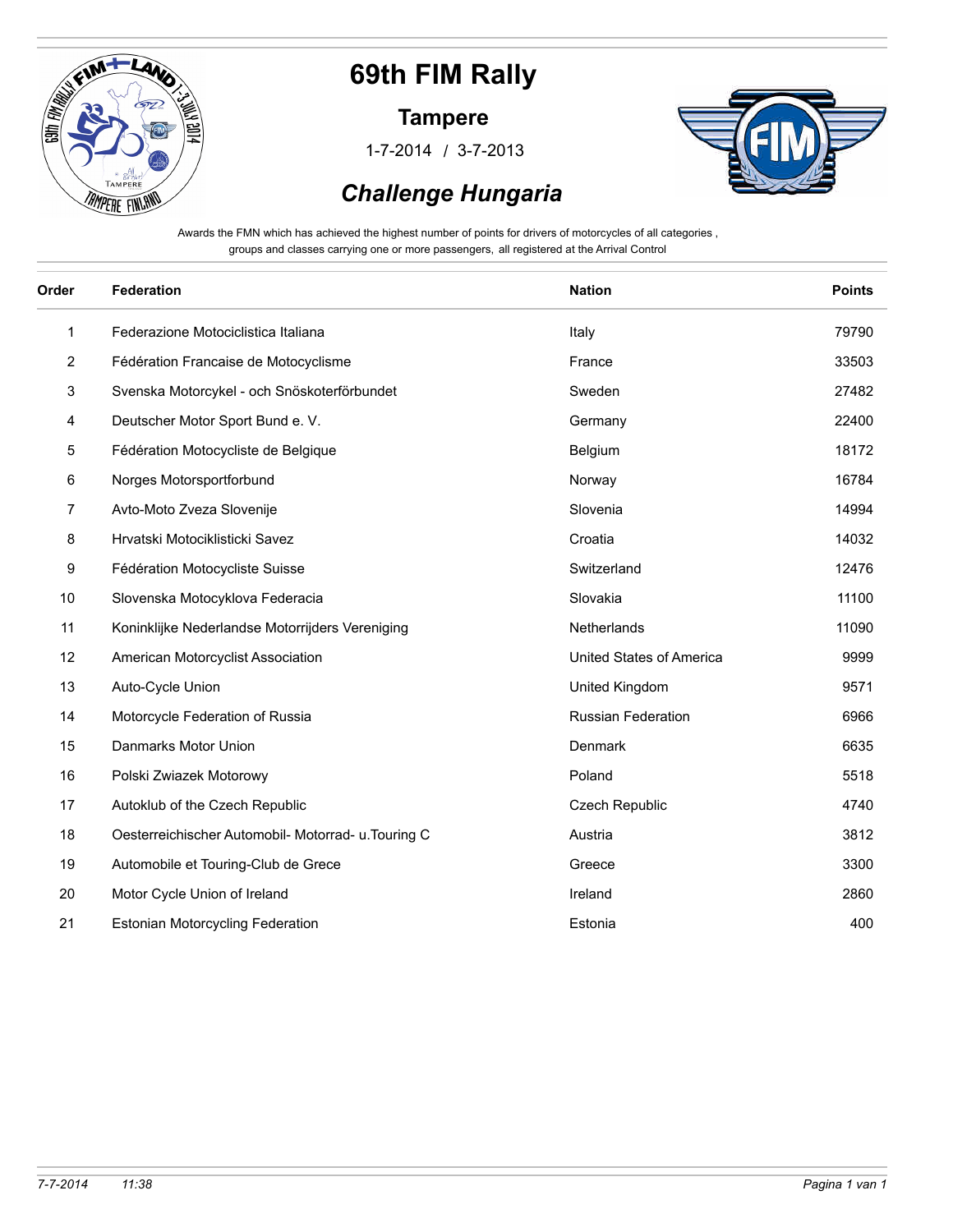

**Tampere**

/ 1-7-2014 3-7-2013



### *Challenge Inter-Clubs*

For each FMN, a classification is established of its three best Clubs according to the total number of points. In order to be classified, the Club must be represented with at least three motorcycles.

The first Club classified of each FMN shall receive an award.

(Individual Clubs or inscriptions are not taken into consideration)

| <b>FMN</b>     |                                                 | <b>Nation</b>         |  |
|----------------|-------------------------------------------------|-----------------------|--|
| Order          | Club                                            | <b>Points</b>         |  |
|                | Oesterreichischer Automobil- Motorrad- u.Tourin | <b>Austria</b>        |  |
| $\mathbf{1}$   | ÖAMTC / ZV KREMS                                | 34416                 |  |
| $\overline{c}$ | <b>MSC ENZIAN</b>                               | 7496                  |  |
|                |                                                 |                       |  |
|                | Fédération Motocycliste de Belgique             | <b>Belgium</b>        |  |
| $\mathbf{1}$   | MC KOERSEL                                      | 29029                 |  |
| $\overline{2}$ | AMC ST VITH                                     | 11215                 |  |
| 3              | <b>KAMC HERENTALS</b>                           | 11190                 |  |
|                |                                                 |                       |  |
|                | <b>Hrvatski Motociklisticki Savez</b>           | <b>Croatia</b>        |  |
| $\mathbf{1}$   | <b>BMW MOTO KLUB ZAGREB</b>                     | 23500                 |  |
|                |                                                 |                       |  |
|                | <b>Autoklub of the Czech Republic</b>           | <b>Czech Republic</b> |  |
| $\mathbf{1}$   | AUTOMOTOKLUB NACERADEC                          | 11850                 |  |
| $\overline{2}$ | MC BOHEMIA TYNEC N,S.                           | 7110                  |  |
|                | <b>Danmarks Motor Union</b>                     | <b>Denmark</b>        |  |
| $\mathbf{1}$   | <b>BREDE MC</b>                                 | 7115                  |  |
|                |                                                 |                       |  |
| 2              | <b>MC SUSAA</b>                                 | 4920                  |  |
| 3              | HAN HERRED MC CLUB                              | 3438                  |  |
|                | <b>Estonian Motorcycling Federation</b>         | <b>Estonia</b>        |  |
| $\mathbf{1}$   | <b>ESTONIAN TOURING MC</b>                      | 800                   |  |
|                |                                                 |                       |  |
|                | Fédération Francaise de Motocyclisme            | <b>France</b>         |  |
| $\mathbf 1$    | <b>MC LUCONNAIS</b>                             | 22750                 |  |
| 2              | <b>MOTO CLUB SOMMIEROIS</b>                     | 9900                  |  |
| 3              | <b>MOTO CLUB ROCHELAIS</b>                      | 8100                  |  |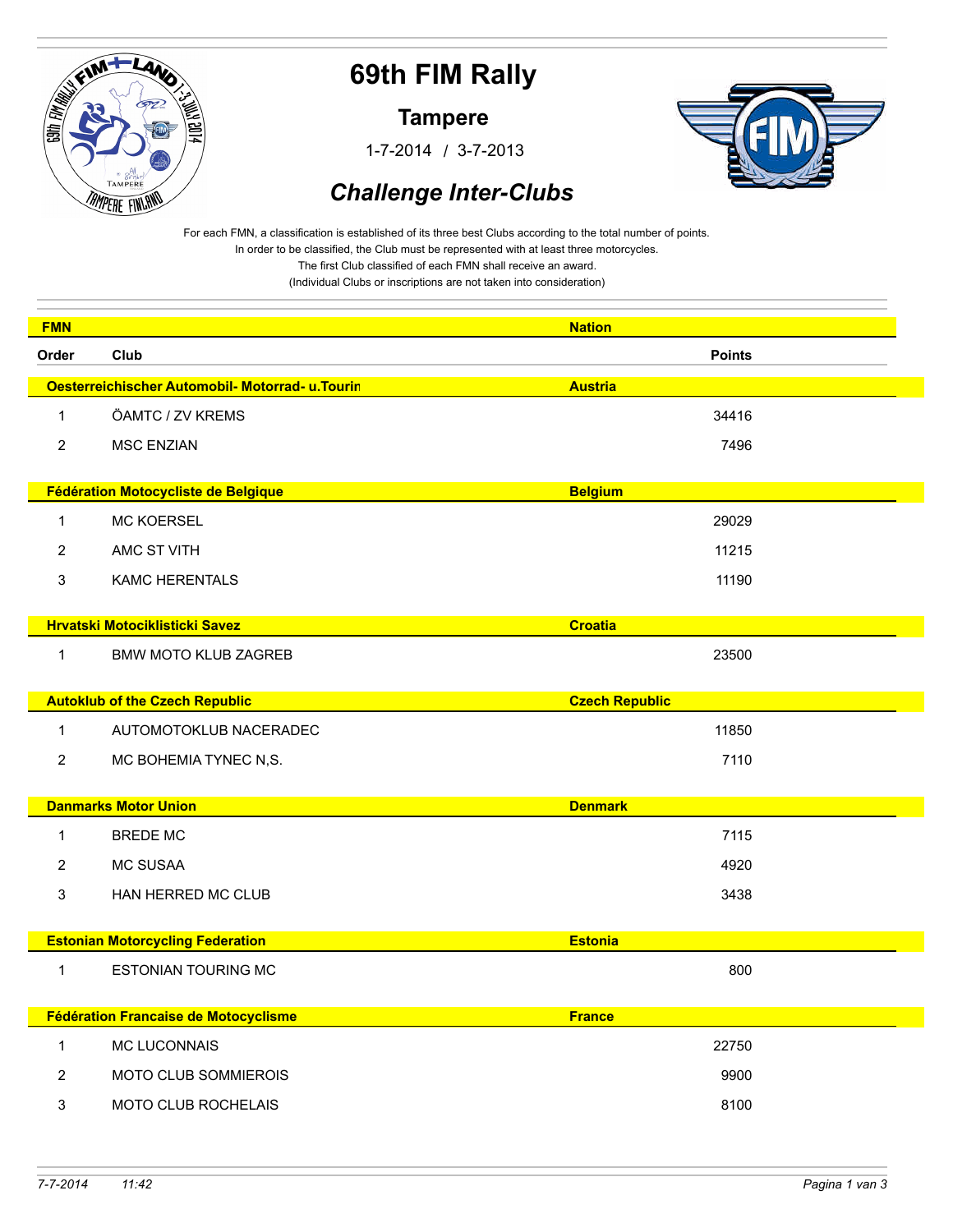

**Tampere**

/ 1-7-2014 3-7-2013



### *Challenge Inter-Clubs*

For each FMN, a classification is established of its three best Clubs according to the total number of points. In order to be classified, the Club must be represented with at least three motorcycles. The first Club classified of each FMN shall receive an award.

(Individual Clubs or inscriptions are not taken into consideration)

| <b>FMN</b>     |                                                 |                                |  |
|----------------|-------------------------------------------------|--------------------------------|--|
| Order          | Club                                            | <b>Nation</b><br><b>Points</b> |  |
|                | Deutscher Motor Sport Bund e. V.                |                                |  |
|                |                                                 | <b>Germany</b>                 |  |
| 1              | <b>BMW CLUB FREIBURG</b>                        | 14000                          |  |
| 2              | MC WEILHEIM E.V                                 | 10500                          |  |
| 3              | TOUREN TEAM MUNSTERLAND                         | 8200                           |  |
|                | <b>Motor Cycle Union of Ireland</b>             | <b>Ireland</b>                 |  |
| 1              | ROOTERS MCC                                     | 8580                           |  |
|                |                                                 |                                |  |
|                | <b>Federazione Motociclistica Italiana</b>      | <b>Italy</b>                   |  |
| 1              | <b>MBC TOURING ROMA</b>                         | 37272                          |  |
| 2              | <b>VECCHIO PIEMONTE</b>                         | 25000                          |  |
| 3              | <b>MC MAGENTA</b>                               | 21600                          |  |
|                |                                                 |                                |  |
|                | Koninklijke Nederlandse Motorrijders Vereniging | <b>Netherlands</b>             |  |
|                |                                                 |                                |  |
| 1              | VAMC GRAAFSCHAPRIJDERS                          | 18120                          |  |
|                |                                                 |                                |  |
|                | <b>Norges Motorsportforbund</b>                 | <b>Norway</b>                  |  |
| 1              | <b>AVEROY MC KLUBB</b>                          | 15665                          |  |
| 2              | NMF TOURING CLUB                                | 12072                          |  |
| 3              | <b>TEAM AURORA BOREALIS</b>                     | 6500                           |  |
|                |                                                 |                                |  |
|                | <b>Polski Zwiazek Motorowy</b>                  | <b>Poland</b>                  |  |
| 1              | <b>LKT WYCZOL</b>                               | 20250                          |  |
| $\overline{2}$ | AUTOMOBILKLUB BILGORAJSKI                       | 7045                           |  |
|                | <b>Motorcycle Federation of Russia</b>          | <b>Russian Federation</b>      |  |
|                |                                                 |                                |  |
| $\mathbf 1$    | MFR INDIVIDUEL MEMBER                           | 16900                          |  |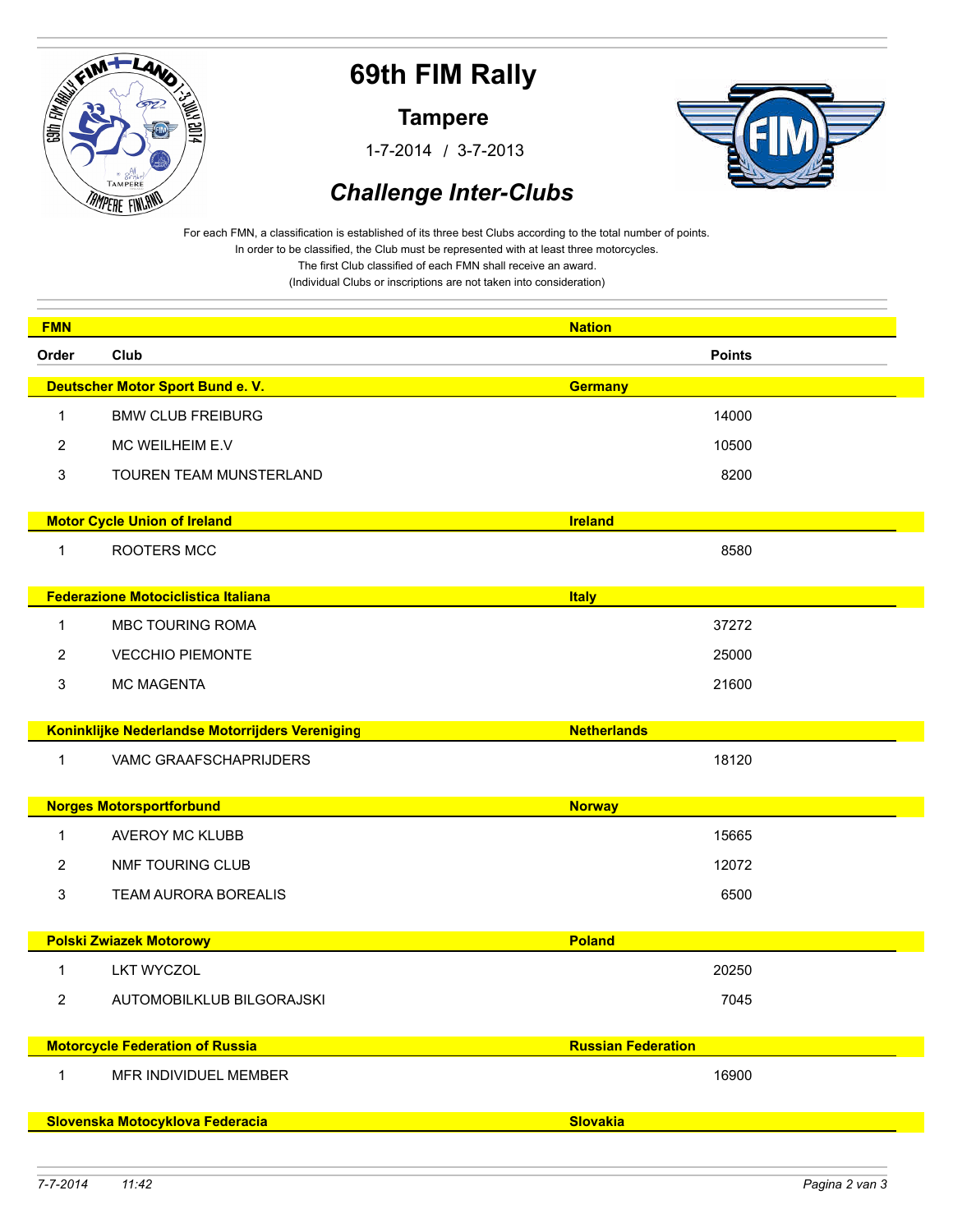

**Tampere**

/ 1-7-2014 3-7-2013



### *Challenge Inter-Clubs*

For each FMN, a classification is established of its three best Clubs according to the total number of points. In order to be classified, the Club must be represented with at least three motorcycles.

The first Club classified of each FMN shall receive an award.

(Individual Clubs or inscriptions are not taken into consideration)

| <b>FMN</b>     |                                             | <b>Nation</b>         |
|----------------|---------------------------------------------|-----------------------|
| Order          | Club                                        | <b>Points</b>         |
|                |                                             |                       |
| 1              | <b>BILI ANDELE</b>                          | 12950                 |
| $\overline{2}$ | <b>RIDERS LEVICE</b>                        | 9250                  |
|                |                                             |                       |
|                | <b>Avto-Moto Zveza Slovenije</b>            | <b>Slovenia</b>       |
| 1              | <b>AMD TRZIC</b>                            | 22491                 |
|                |                                             |                       |
|                | Svenska Motorcykel - och Snöskoterförbundet | <b>Sweden</b>         |
| 1              | <b>SUNDSVALLS MCC</b>                       | 14398                 |
| 2              | <b>SKARABORGS MCTC</b>                      | 8800                  |
| 3              | <b>FMCK VARBERG</b>                         | 5808                  |
|                |                                             |                       |
|                | <b>Fédération Motocycliste Suisse</b>       | <b>Switzerland</b>    |
| $\mathbf 1$    | FMV (FÉDÉRATION MOTORISÉE VALAISANNE)       | 14892                 |
| $\overline{2}$ | <b>MOTO-CLUB DES BAYARDS</b>                | 11120                 |
| 3              | <b>MSC "ZURI" ZURICH</b>                    | 9248                  |
|                |                                             |                       |
|                | <b>Auto-Cycle Union</b>                     | <b>United Kingdom</b> |
| 1              | MAYFLOWER MOTORCYCLE CLUB                   | 26592                 |
|                |                                             |                       |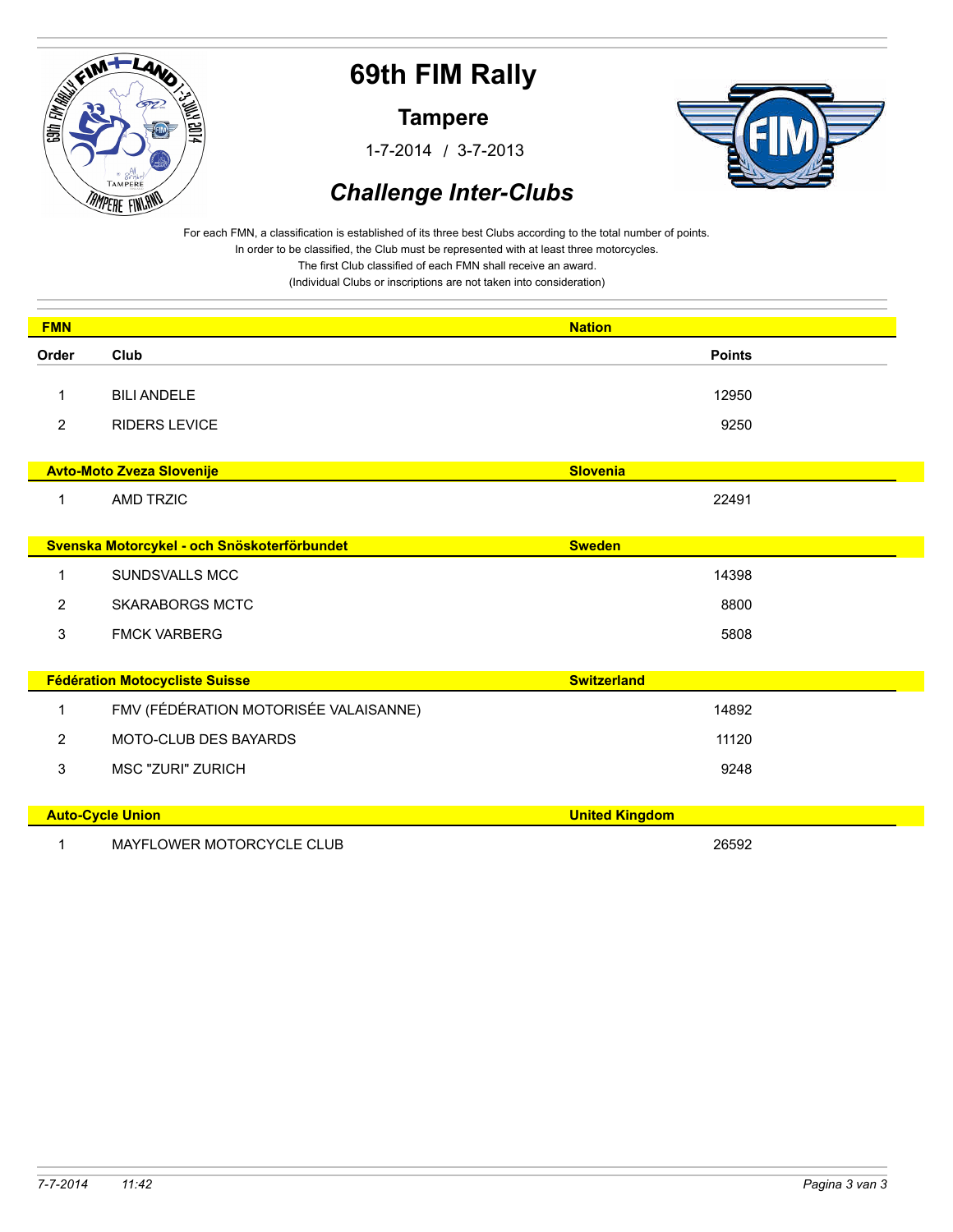

#### **Tampere**

/ 1-7-2014 3-7-2013



### *Challenge Italia*

Awards the FMN represented by the greatest number of motorcycle drivers under the age of 21 (the driver must be between the ages of 17 and 21 at the end of the month during which the FIM rally takes place)

| Order         | Federation                      | <b>Nation</b>             | <b>Drivers</b> | <b>Points</b> |
|---------------|---------------------------------|---------------------------|----------------|---------------|
|               | Motorcycle Federation of Russia | <b>Russian Federation</b> |                | 1300          |
| $\mathcal{P}$ | Norges Motorsportforbund        | Norway                    |                | 1007          |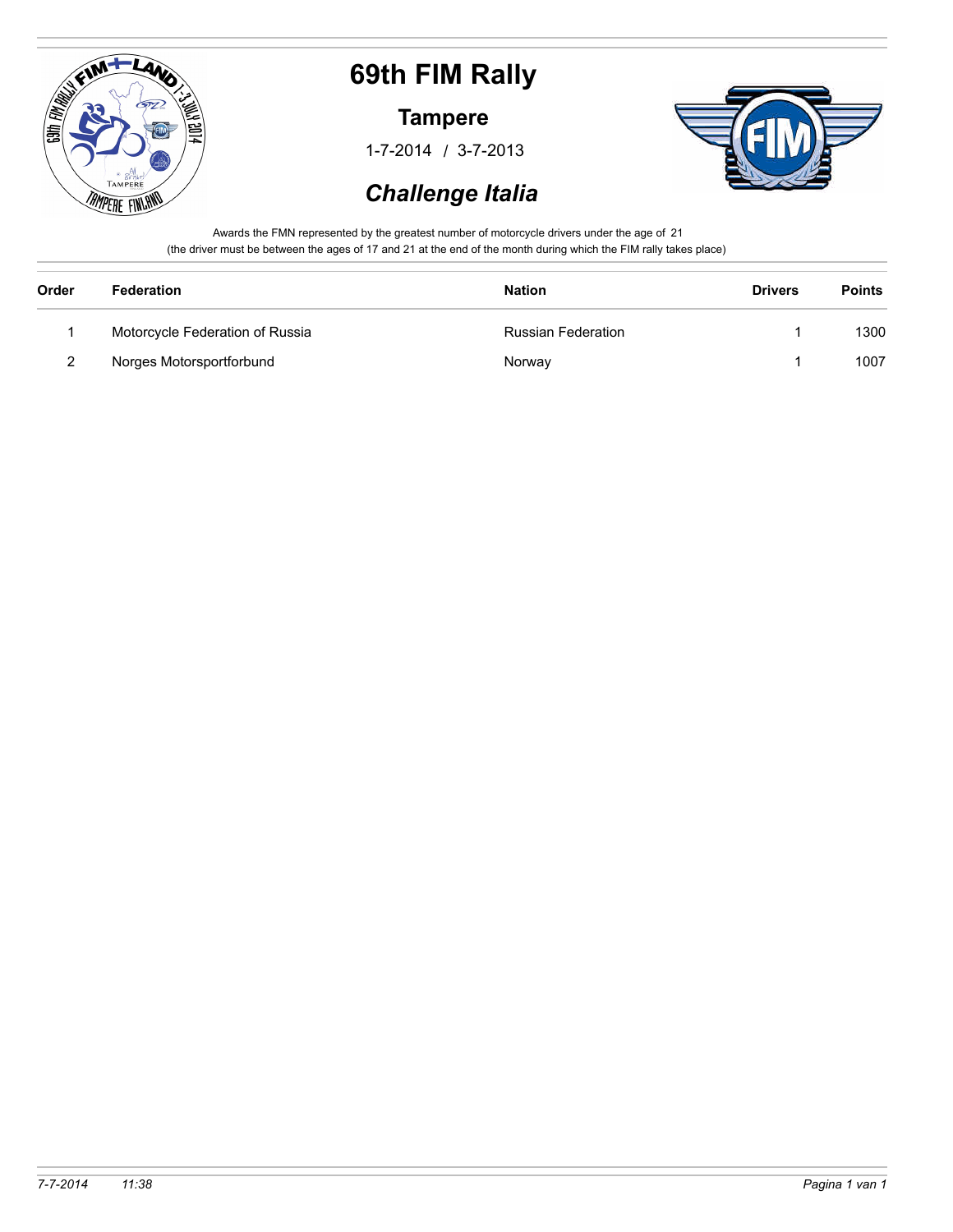

1



# *Challenge Luxembourg*

/

Awards the FMN with the greatest number of riders driving motorcycles of 50 cc and lower capacity

| Order | ---<br>. | . | Riders<br>. |  |
|-------|----------|---|-------------|--|
|       |          |   |             |  |

*7-7-2014 11:39 Pagina 1 van 1*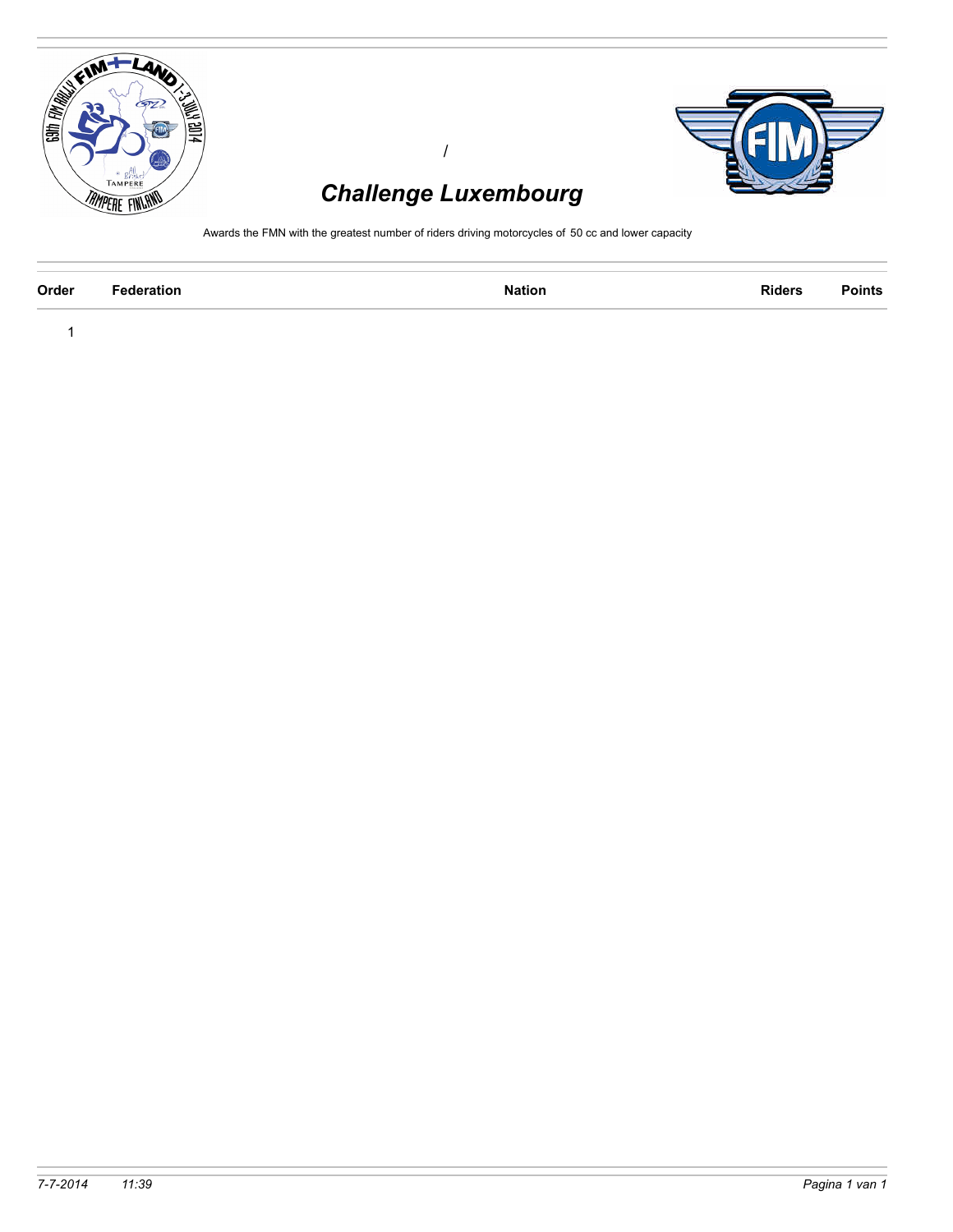

**Tampere**

/ 1-7-2014 3-7-2013



### *Challenge Meritum FIM*

Awards the FMN represented by the greatest number of motorcyclists who are holders of the FIM Meritum or Co -Meritum Badge of Honour. In case of a tie between the FMNs, the participation of non-motorcycle participants who are holders of the FIM Meritum award will be taken into consideration

| Order          | Federation                                          | <b>Nation</b>            | motorcycles | <b>Meritums</b><br>(cars) |  |
|----------------|-----------------------------------------------------|--------------------------|-------------|---------------------------|--|
| 1              | Svenska Motorcykel - och Snöskoterförbundet         | Sweden                   | 75          | (2)                       |  |
| $\overline{2}$ | Federazione Motociclistica Italiana                 | Italy                    | 69          | (2)                       |  |
| 3              | Deutscher Motor Sport Bund e. V.                    | Germany                  | 31          | (2)                       |  |
| 4              | Norges Motorsportforbund                            | Norway                   | 29          |                           |  |
| 5              | Fédération Motocycliste de Belgique                 | Belgium                  | 19          |                           |  |
| 6              | Oesterreichischer Automobil- Motorrad- u. Touring C | Austria                  | 18          | (4)                       |  |
| 7              | Auto-Cycle Union                                    | United Kingdom           | 17          |                           |  |
| 8              | Koninklijke Nederlandse Motorrijders Vereniging     | Netherlands              | 15          | (2)                       |  |
| 9              | Fédération Motocycliste Suisse                      | Switzerland              | 13          |                           |  |
| 10             | Hrvatski Motociklisticki Savez                      | Croatia                  | 12          |                           |  |
| 11             | Avto-Moto Zveza Slovenije                           | Slovenia                 | 10          |                           |  |
| 12             | Danmarks Motor Union                                | Denmark                  | 8           |                           |  |
| 13             | Autoklub of the Czech Republic                      | <b>Czech Republic</b>    | 7           |                           |  |
| 14             | Slovenska Motocyklova Federacia                     | Slovakia                 | 5           |                           |  |
| 15             | <b>Estonian Motorcycling Federation</b>             | Estonia                  | 4           |                           |  |
|                | Polski Zwiazek Motorowy                             | Poland                   | 4           |                           |  |
| 17             | American Motorcyclist Association                   | United States of America | 3           |                           |  |
|                | Motor Cycle Union of Ireland                        | Ireland                  | 3           |                           |  |
|                | Real Federacion Motociclista Espanola               | Spain                    | 3           |                           |  |
| 20             | Fédération Francaise de Motocyclisme                | France                   | 1           |                           |  |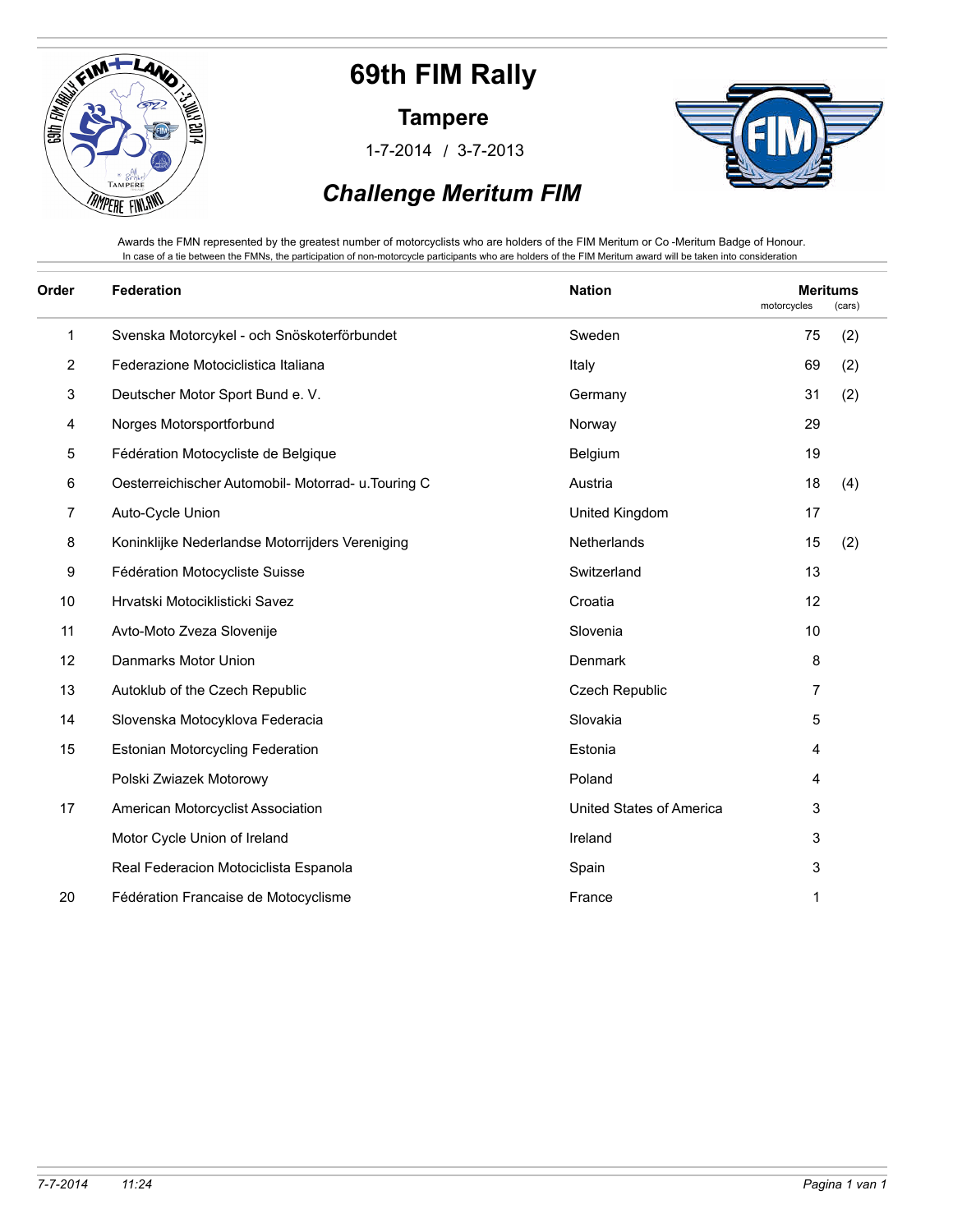

#### **Tampere**

/ 1-7-2014 3-7-2013



### *Challenge Monaco*

Awards the FMN represented by the highest number of scooter drivers

| Order | Federation                                      | <b>Nation</b> | <b>Scooters</b> | <b>Points</b> |
|-------|-------------------------------------------------|---------------|-----------------|---------------|
|       | Polski Zwiazek Motorowy                         | Poland        |                 | 2700          |
| 2     | Federazione Motociclistica Italiana             | Italy         |                 | 2581          |
| 3     | Koninklijke Nederlandse Motorrijders Vereniging | Netherlands   |                 | 1876          |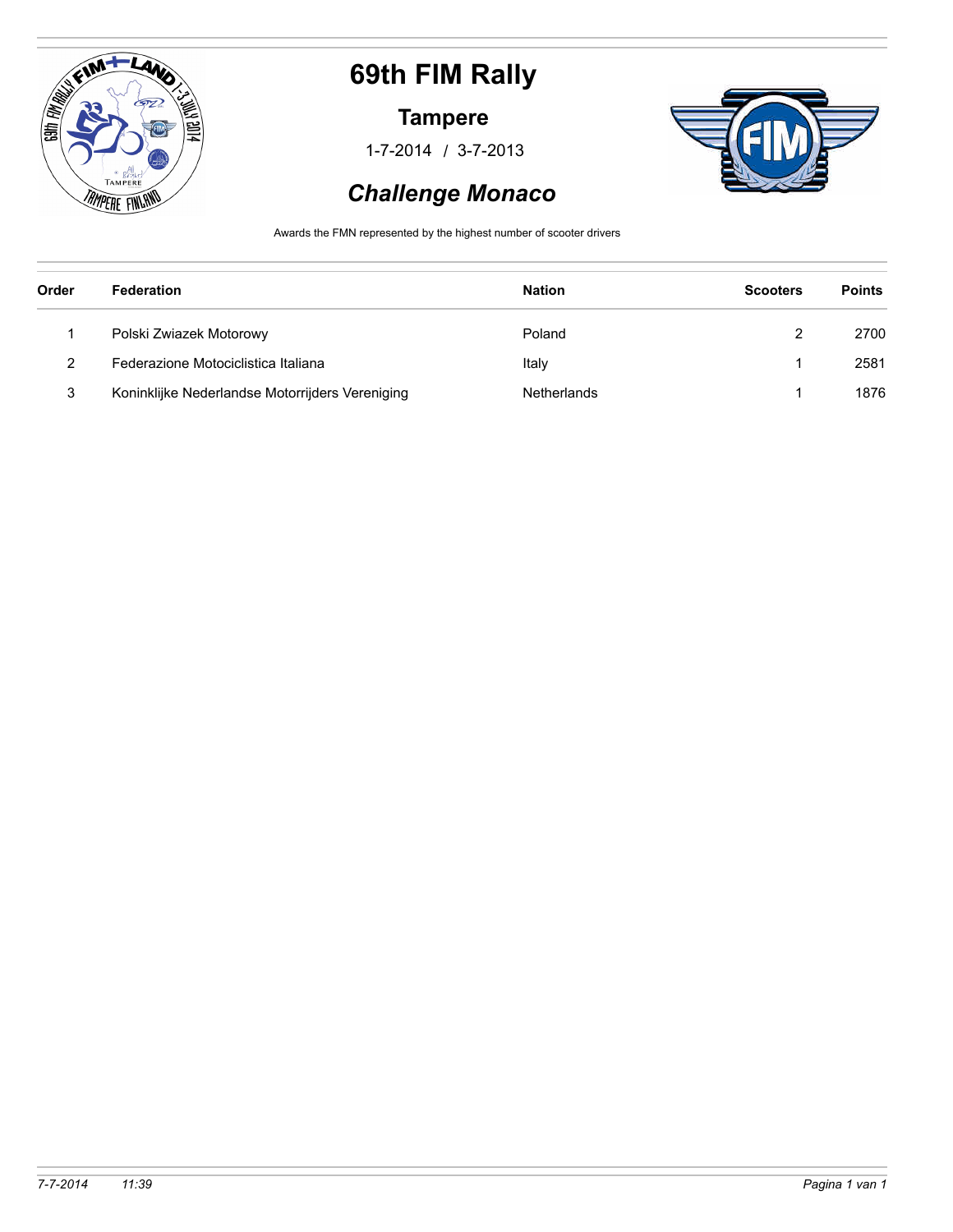

#### **Tampere**

/ 1-7-2014 3-7-2013



### *Challenge Nederland*

Awards the FMN represented by the greatest number of motorcyclists with sidecar

| Order | <b>Federation</b>                               | <b>Nation</b>             | <b>Sidecars</b> | <b>Points</b> |
|-------|-------------------------------------------------|---------------------------|-----------------|---------------|
| 1     | Svenska Motorcykel - och Snöskoterförbundet     | Sweden                    | 7               | 4622          |
| 2     | Fédération Motocycliste Suisse                  | Switzerland               | 4               | 9248          |
| 3     | Koninklijke Nederlandse Motorrijders Vereniging | Netherlands               | 3               | 5595          |
| 4     | Auto-Cycle Union                                | United Kingdom            | $\overline{2}$  | 4432          |
| 5     | Deutscher Motor Sport Bund e. V.                | Germany                   | $\overline{2}$  | 3350          |
| 6     | Norges Motorsportforbund                        | Norway                    | 2               | 2056          |
| 7     | Motorcycle Federation of Russia                 | <b>Russian Federation</b> |                 | 2239          |
| 8     | Danmarks Motor Union                            | Denmark                   |                 | 800           |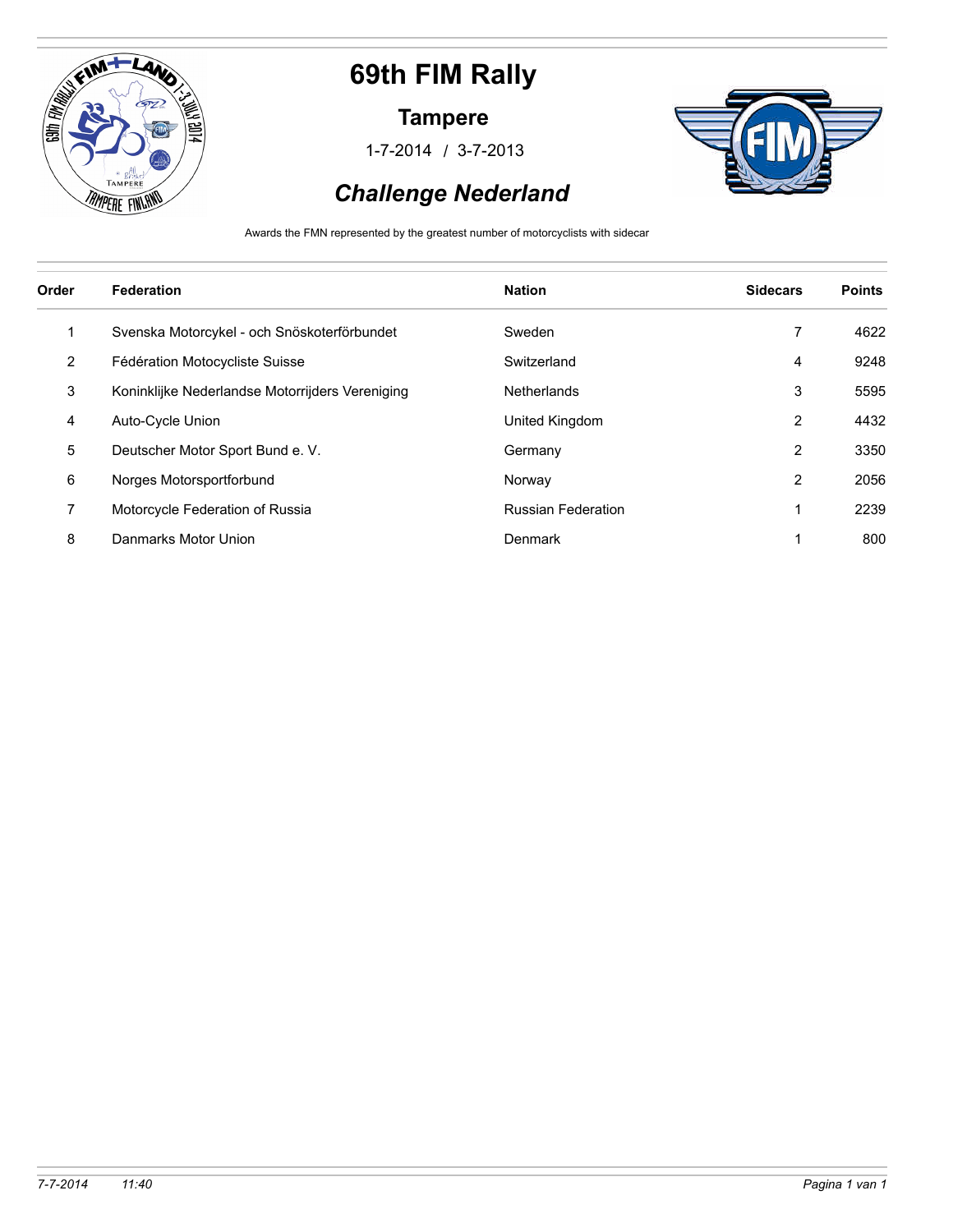

#### **Tampere**

/ 1-7-2014 3-7-2013



### *Challenge Norway*

| Order          | Club                                | <b>Nation</b> | <b>Distance</b> |
|----------------|-------------------------------------|---------------|-----------------|
| $\mathbf{1}$   | <b>MC IBLEO RAGUSA</b>              | Italy         | 3919            |
| $\overline{2}$ | CARRETERA Y MANTA                   | Spain         | 3610            |
| 3              | MOTOCLUB CHIRONE                    | Italy         | 3600            |
| 4              | MC ANDREA TESTA                     | Italy         | 3422            |
| 5              | <b>VAL DAGRI</b>                    | Italy         | 3410            |
| 6              | PAOLO ROSSI CINA                    | Italy         | 3348            |
| $\overline{7}$ | MOTO CLUB SOMMIEROIS                | France        | 3300            |
| 8              | <b>MC LUCONNAIS</b>                 | France        | 3250            |
| 9              | MC PONT CHATELAIN                   | France        | 3232            |
| 10             | AMICI DI STRADA - CIVITANOVA MARCHE | Italy         | 3146            |
| 11             | MBC TOURING ROMA                    | Italy         | 3106            |
| 12             | TORGIANO - TONINO FAINA             | Italy         | 3030            |
| 13             | <b>GOTTLIEB DAIMLER</b>             | Italy         | 3020            |
| 14             | MC VALLI SABINE                     | Italy         | 3010            |
| 15             | MOTO CLUB TERRE-MOTO                | Italy         | 3002            |
| 16             | <b>MC PONENTE</b>                   | Italy         | 3000            |
| 17             | AMC VITERBO                         | Italy         | 2948            |
| 18             | MOTOR SPORT NIMOIS                  | France        | 2914            |
| 19             | MK MERITUM TIM - SKOPJE             | Macedonia     | 2900            |
| 20             | MC PAOLO PERAZZONE                  | Italy         | 2860            |
|                | ROOTERS MCC                         | Ireland       | 2860            |
| 22             | MC GENTLEMAN BORDIGHERA             | Italy         | 2857            |
| 23             | SENIGALLIA                          | Italy         | 2830            |
| 24             | MC CITTA DI CINISELLO               | Italy         | 2820            |
| 25             | DUBLIN MOTORCYCLE TOURING CLUB LTD  | Ireland       | 2800            |
| 26             | LA BALZANA                          | Italy         | 2794            |
| 27             | MOTO-CLUB DES BAYARDS               | Switzerland   | 2780            |
| 28             | MC LES ANGES GARDIENS               | France        | 2721            |
|                |                                     |               |                 |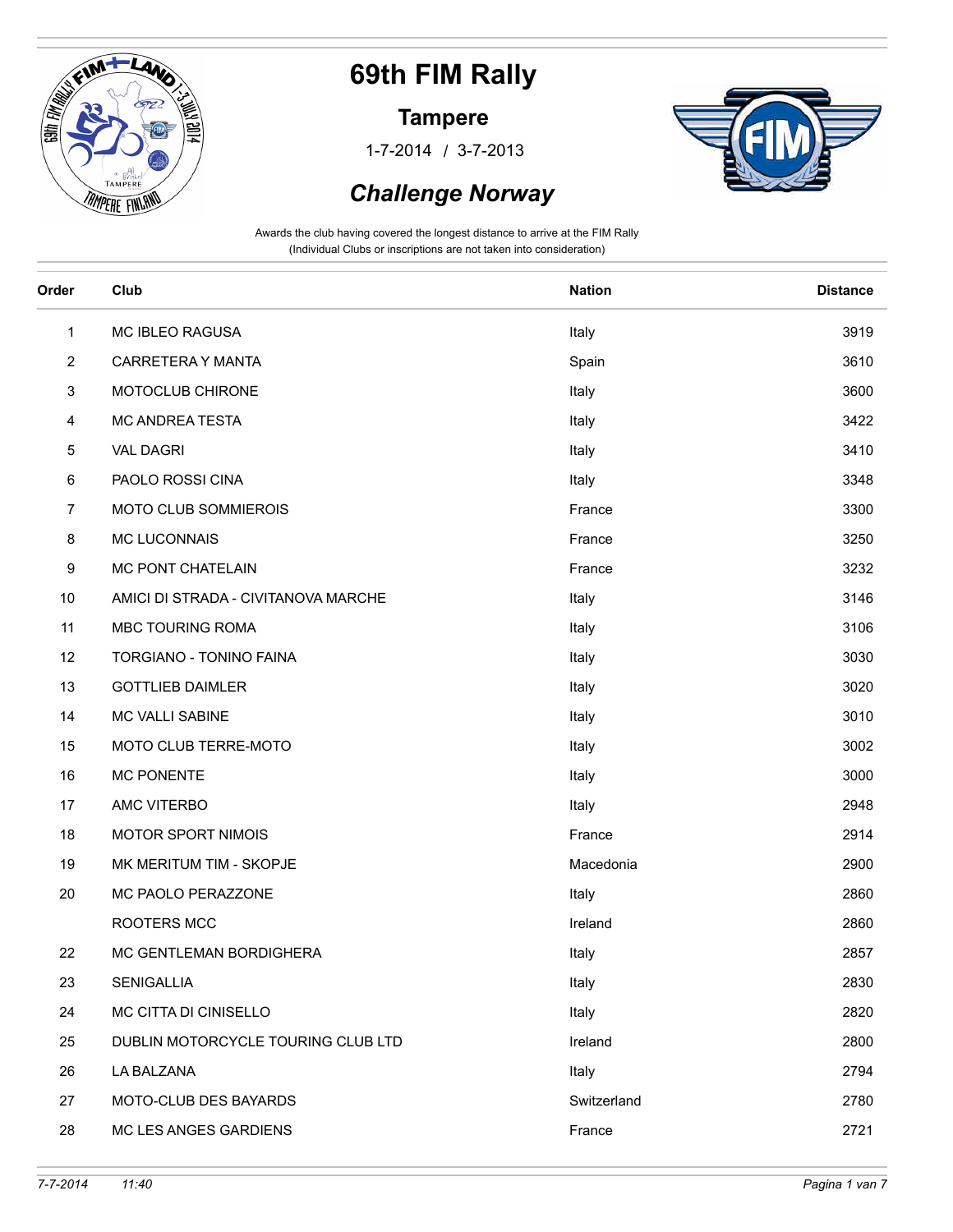

#### **Tampere**

/ 1-7-2014 3-7-2013



#### *Challenge Norway*

| Order | Club                                  | <b>Nation</b> | <b>Distance</b> |
|-------|---------------------------------------|---------------|-----------------|
| 29    | MC MADONNA DEI CENTAURI - ALESSANDRIA | Italy         | 2706            |
| 30    | <b>SCOORDINATI</b>                    | Italy         | 2702            |
| 31    | <b>MC MAGENTA</b>                     | Italy         | 2700            |
|       | MOTO CLUB ROCHELAIS                   | France        | 2700            |
|       | <b>VERONA</b>                         | Italy         | 2700            |
| 34    | MC MOTO TEAM MERANO                   | Italy         | 2664            |
| 35    | CIALTRONI DEL NORD-EST                | Italy         | 2643            |
| 36    | MC ESTENZE                            | Italy         | 2618            |
| 37    | MC CARPI MODENA                       | Italy         | 2608            |
|       | <b>MC MUTINA</b>                      | Italy         | 2608            |
| 39    | MBC TOURING REGIONE LAZIO             | Italy         | 2592            |
| 40    | <b>MC MILANO</b>                      | Italy         | 2582            |
| 41    | MC EUROPA BUSCATE                     | Italy         | 2581            |
| 42    | MOTODIPENDENTI - SERAVALLE SESIA      | Italy         | 2576            |
| 43    | <b>ASM BUGEY</b>                      | France        | 2570            |
| 44    | ROBERTO LAVELLI - BRIVIO              | Italy         | 2563            |
| 45    | MC SEVESO                             | Italy         | 2561            |
| 46    | <b>ITALIA</b>                         | Italy         | 2557            |
| 47    | <b>GALLIANO</b>                       | Italy         | 2546            |
| 48    | ARDITI DEL PIAVE                      | Italy         | 2535            |
| 49    | <b>MC ROLLING BIKERS</b>              | Switzerland   | 2507            |
| 50    | <b>FELTRE</b>                         | Italy         | 2502            |
| 51    | <b>VECCHIO PIEMONTE</b>               | Italy         | 2500            |
| 52    | <b>AMD TRZIC</b>                      | Slovenia      | 2499            |
| 53    | FMV (FÉDÉRATION MOTORISÉE VALAISANNE) | Switzerland   | 2482            |
| 54    | <b>MC MOTORISE MARTIGNY</b>           | Switzerland   | 2478            |
| 55    | MC LAC DE JOUX                        | Switzerland   | 2465            |
| 56    | MC PINO MEDEOT GORIZIA                | Italy         | 2406            |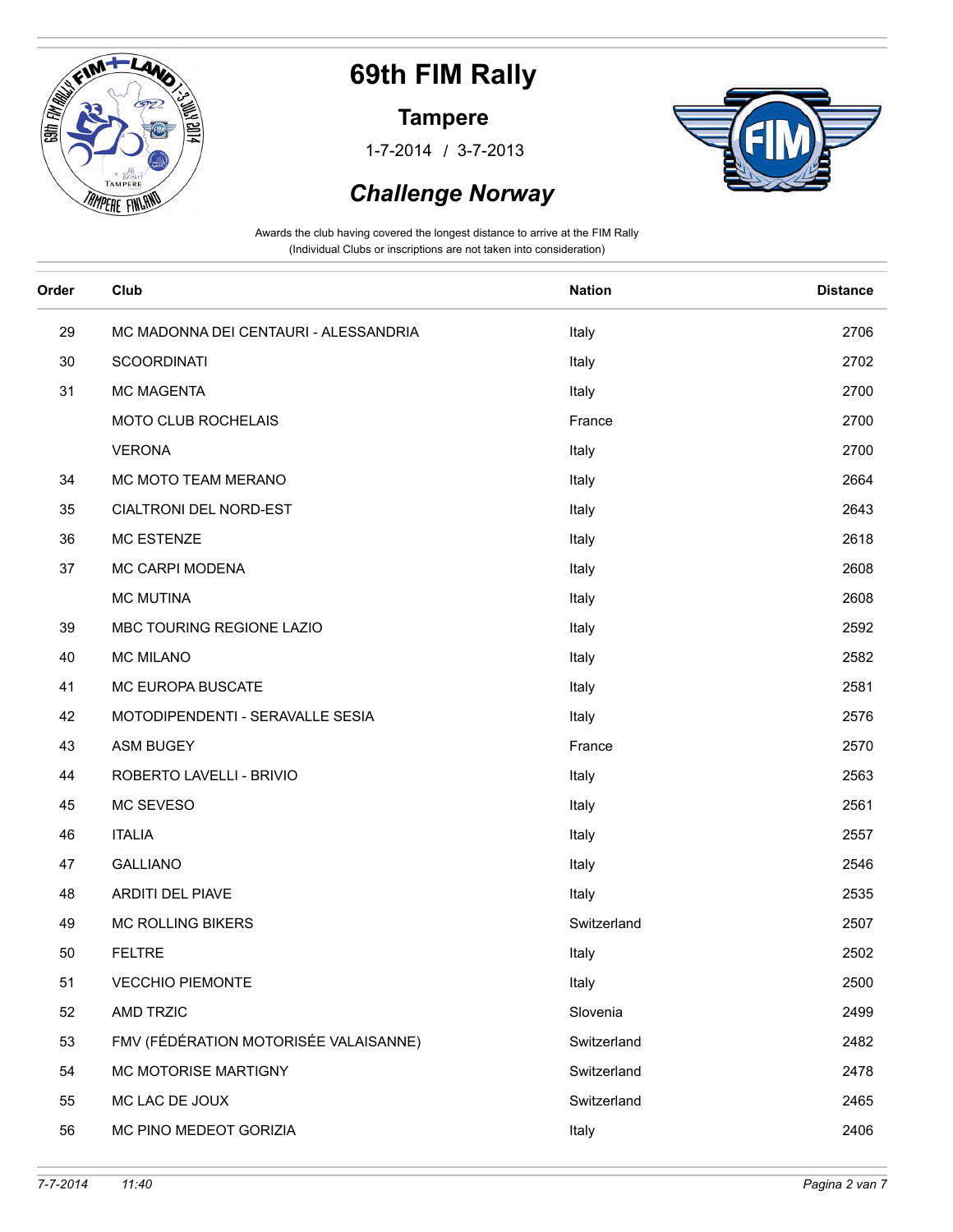

#### **Tampere**

/ 1-7-2014 3-7-2013



### *Challenge Norway*

| Order | Club                        | <b>Nation</b>  | <b>Distance</b> |
|-------|-----------------------------|----------------|-----------------|
| 57    | <b>CLUB TRITON FRANCE</b>   | France         | 2400            |
| 58    | AUTOMOTOKLUB NACERADEC      | Czech Republic | 2370            |
|       | K.M.A.C MENEN               | Belgium        | 2370            |
|       | MC BOHEMIA TYNEC N,S.       | Czech Republic | 2370            |
| 61    | MC INNERBERG & UMGEBUNG     | Switzerland    | 2357            |
| 62    | MOTO CLUB TAVANNES          | Switzerland    | 2356            |
| 63    | <b>BMW MOTO KLUB ZAGREB</b> | Croatia        | 2350            |
| 64    | AMC GYVERINKHOVE            | Belgium        | 2335            |
| 65    | MC EU MERS LETREPORT        | France         | 2327            |
| 66    | <b>MSC "ZURI" ZURICH</b>    | Switzerland    | 2312            |
| 67    | <b>MC L'EQUIPE</b>          | Belgium        | 2296            |
| 68    | 1 HMK ZAGREB                | Croatia        | 2282            |
| 69    | PHMK ZAGREB                 | Croatia        | 2276            |
| 70    | CLUB MOTOCICLISTO MESTRE    | Italy          | 2250            |
|       | M.C. EPERNAY                | France         | 2250            |
|       | MOTOCICLISTICO MESTRE       | Italy          | 2250            |
| 73    | <b>LOOISE MK</b>            | Belgium        | 2247            |
| 74    | AMC ST VITH                 | Belgium        | 2243            |
|       | KAMC ST.VITH                | Belgium        | 2243            |
| 76    | <b>KAMC HERENTALS</b>       | Belgium        | 2238            |
| 77    | <b>MC KOERSEL</b>           | Belgium        | 2233            |
| 78    | MAYFLOWER MOTORCYCLE CLUB   | United Kingdom | 2216            |
| 79    | <b>IMTC</b>                 | United Kingdom | 2215            |
| 80    | <b>FOSSE RIDERS MCA</b>     | United Kingdom | 2158            |
| 81    | MC WEILHEIM E.V             | Germany        | 2100            |
|       | TRIANGLE (IPSWICH) MCC      | United Kingdom | 2100            |
| 83    | MOTORCLUB ZEEUWS VLAANDEREN | Netherlands    | 2050            |
|       | TOUREN TEAM MUNSTERLAND     | Germany        | 2050            |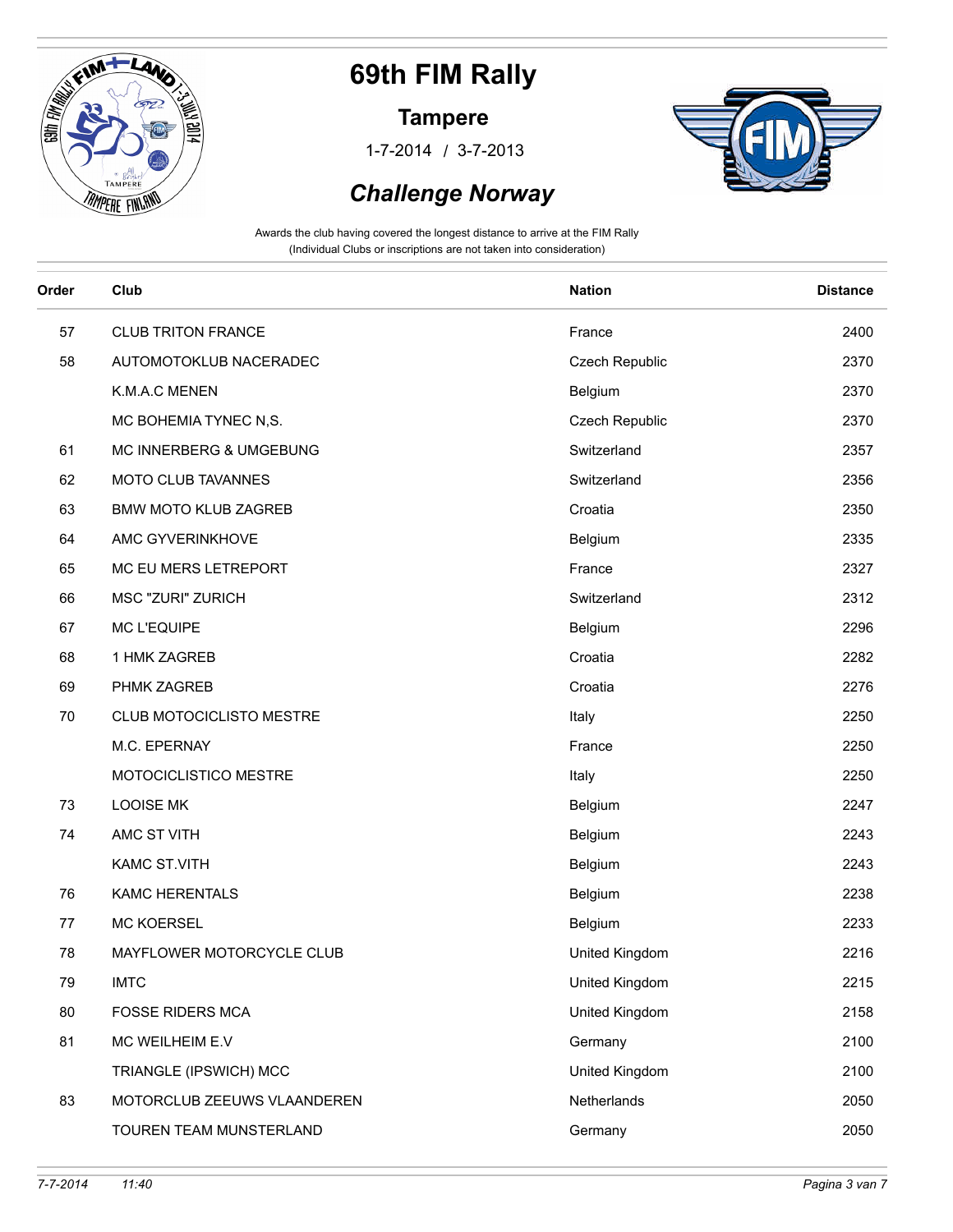

#### **Tampere**

/ 1-7-2014 3-7-2013



### *Challenge Norway*

| Order | Club                         | <b>Nation</b>             | <b>Distance</b> |
|-------|------------------------------|---------------------------|-----------------|
| 85    | <b>BMW CLUB FREIBURG</b>     | Germany                   | 2000            |
|       | DMSB-DEL                     | Germany                   | 2000            |
| 87    | THE VINCENT HRD OWNERS' CLUB | United Kingdom            | 1980            |
| 88    | ÖAMTC / ZV KREMS             | Austria                   | 1912            |
| 89    | <b>BMW CLUB NEDERLAND</b>    | Netherlands               | 1907            |
| 90    | BMW FREUNDE NIEDERÖSTERREICH | Austria                   | 1900            |
| 91    | <b>MSC ENZIAN</b>            | Austria                   | 1874            |
| 92    | <b>MC DE RIJNRIDDERS</b>     | Netherlands               | 1861            |
| 93    | <b>MC ASOM</b>               | Netherlands               | 1855            |
| 94    | <b>BILI ANDELE</b>           | Slovakia                  | 1850            |
|       | <b>RIDERS LEVICE</b>         | Slovakia                  | 1850            |
| 96    | VAMC GRAAFSCHAPRIJDERS       | Netherlands               | 1812            |
| 97    | MC ZWOLLE EN OMSTREKEN       | Netherlands               | 1789            |
| 98    | <b>MC MARTINISTAD</b>        | Netherlands               | 1729            |
| 99    | <b>MSC SUHL</b>              | Germany                   | 1700            |
| 100   | OPLADENER MOTORRADCLUB       | Germany                   | 1660            |
| 101   | <b>BMW OC RUSSIA</b>         | <b>Russian Federation</b> | 1500            |
| 102   | HAUGESUND MC                 | Norway                    | 1450            |
| 103   | <b>MC FESTJDERNE</b>         | Denmark                   | 1443            |
| 104   | <b>SANDNES MCC</b>           | Norway                    | 1429            |
| 105   | <b>BREDE MC</b>              | Denmark                   | 1423            |
| 106   | AUTOMOBILKLUB BILGORAJSKI    | Poland                    | 1409            |
| 107   | <b>LKT WYCZOL</b>            | Poland                    | 1350            |
| 108   | ORNES MC KLUBB               | Norway                    | 1338            |
| 109   | MSC VICTORIA LICHTERFELDE    | Germany                   | 1330            |
| 110   | AUTOMOBILCLUB NORDFRIESLAND  | Germany                   | 1300            |
|       | MC HEIDEFUECHSE              | Germany                   | 1300            |
|       | MFR INDIVIDUEL MEMBER        | Russian Federation        | 1300            |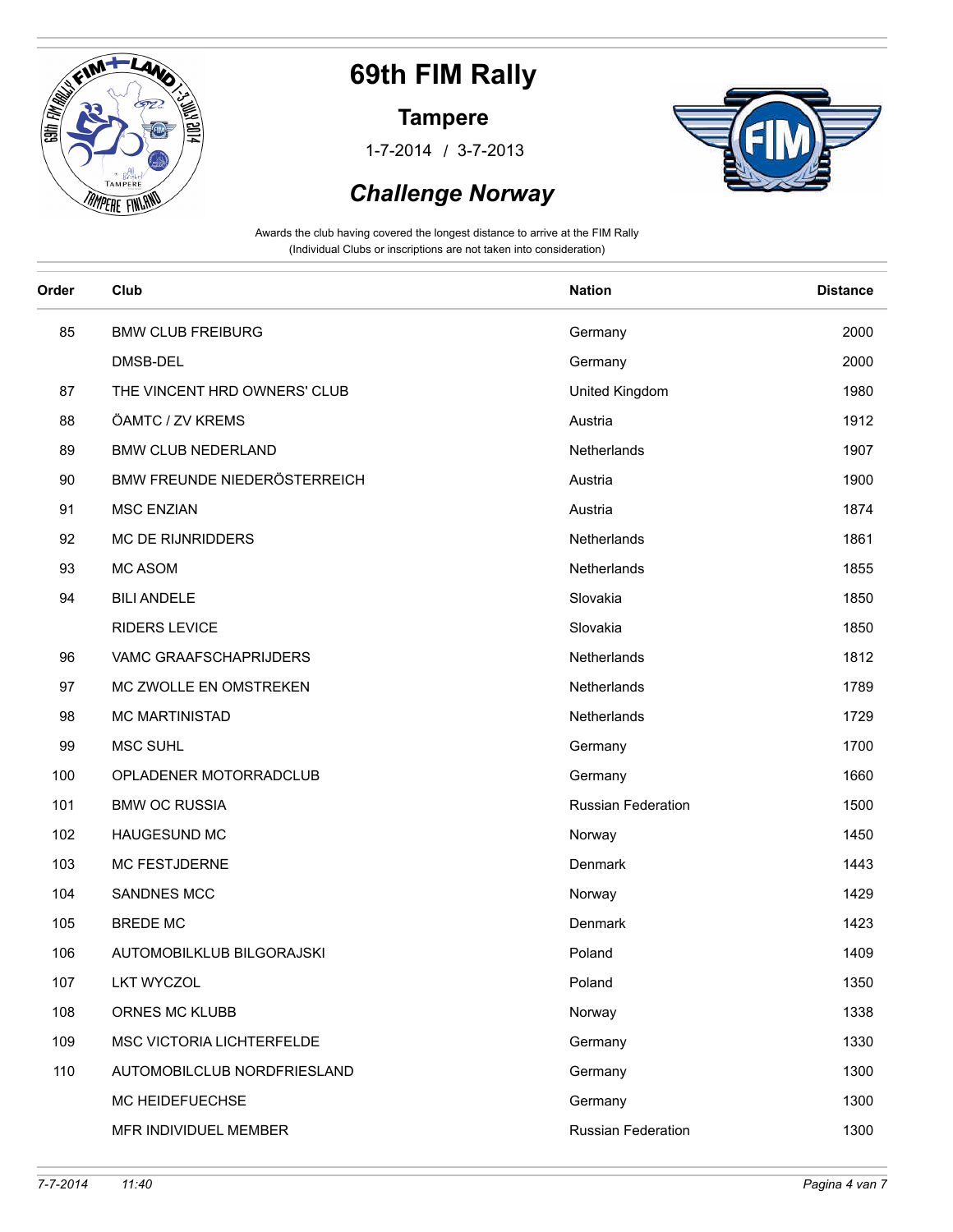

#### **Tampere**

/ 1-7-2014 3-7-2013



#### *Challenge Norway*

| Order | Club                           | <b>Nation</b>             | <b>Distance</b> |
|-------|--------------------------------|---------------------------|-----------------|
|       | RINGVASSOY TOURINGKLUBB        | Norway                    | 1300            |
|       | <b>TEAM AURORA BOREALIS</b>    | Norway                    | 1300            |
| 115   | TOMMY OG TIGERN REISINGTEAM    | Norway                    | 1264            |
| 116   | <b>FULMARS</b>                 | Norway                    | 1250            |
|       | SILVER FOX MC                  | Norway                    | 1250            |
| 118   | FÖRRVIRRA MC                   | Norway                    | 1242            |
|       | <b>TROMSO MC-ENT</b>           | Norway                    | 1242            |
| 120   | SENIOR MC NORD                 | Norway                    | 1239            |
| 121   | <b>MC SUSAA</b>                | Denmark                   | 1230            |
| 122   | <b>BODQ MC KLUBB</b>           | Norway                    | 1218            |
| 123   | AVEROY MC KLUBB                | Norway                    | 1205            |
| 124   | <b>GRAATASS MC KLUBB MOLDE</b> | Norway                    | 1200            |
| 125   | MOSCOW MOTO TOURING CLUB       | <b>Russian Federation</b> | 1189            |
| 126   | WELSH COAST MCC                | Norway                    | 1177            |
| 127   | <b>MC BETHESDA</b>             | Denmark                   | 1168            |
|       | TOURING KLUBB HUNTERS MC       | Norway                    | 1168            |
| 129   | ARENDAL TOURING KLUBB          | Norway                    | 1162            |
| 130   | MORGENHAARD MC                 | Denmark                   | 1156            |
| 131   | MC NORDMOR                     | Norway                    | 1149            |
| 132   | HAN HERRED MC CLUB             | Denmark                   | 1146            |
| 133   | MISERY BAY MC                  | Denmark                   | 1131            |
| 134   | <b>HJEM'FRAMC</b>              | Denmark                   | 1100            |
|       | MJOLNER MC                     | Denmark                   | 1100            |
| 136   | STENLOSE MC                    | Denmark                   | 1090            |
| 137   | <b>SKANES MC</b>               | Sweden                    | 1088            |
| 138   | <b>BULL'S MC</b>               | Denmark                   | 1050            |
|       | SUNSET MC TORGGT               | Norway                    | 1050            |
| 140   | <b>MC BUDEINE</b>              | Norway                    | 1007            |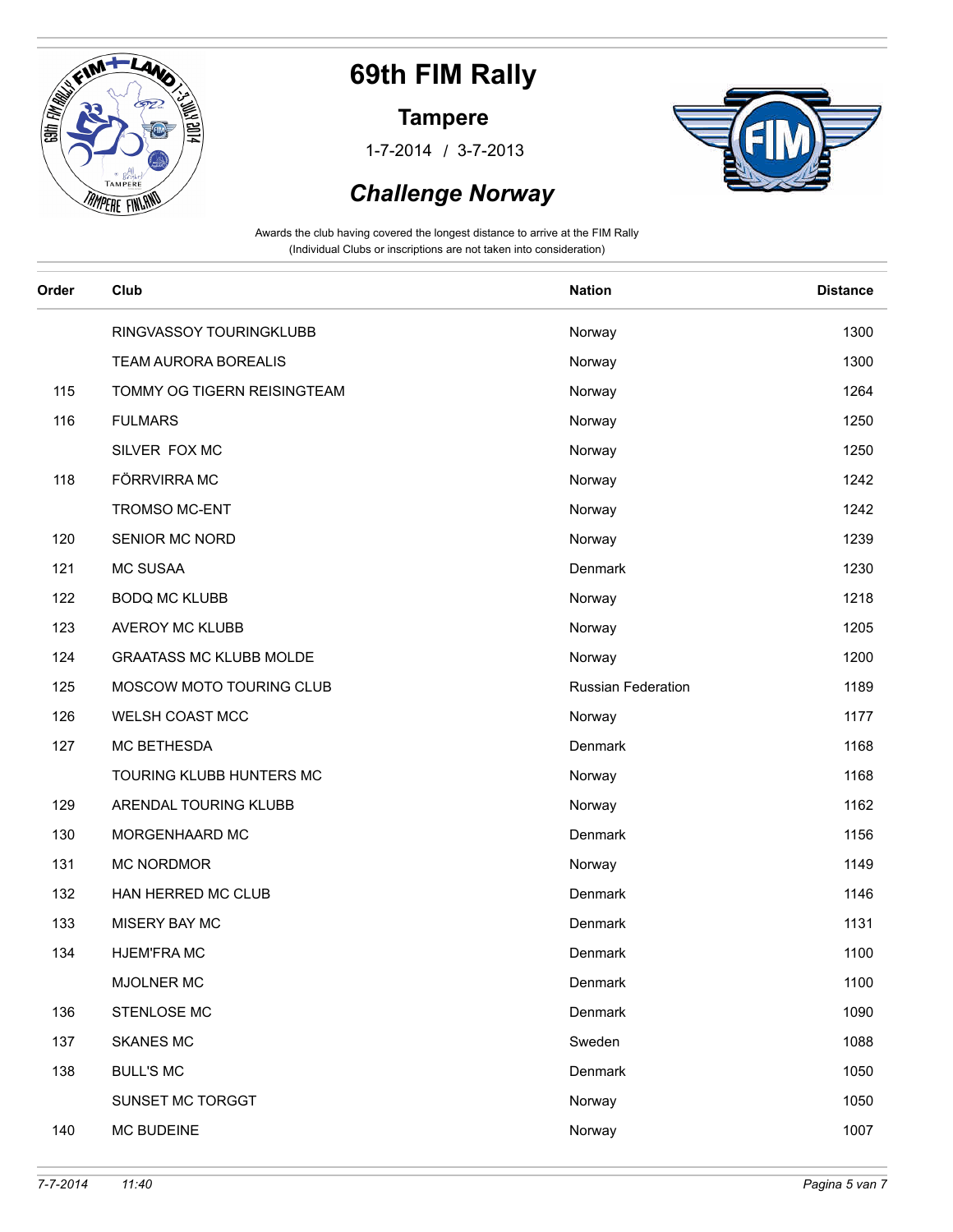

#### **Tampere**

/ 1-7-2014 3-7-2013



### *Challenge Norway*

| Order | Club                       | <b>Nation</b> | <b>Distance</b> |
|-------|----------------------------|---------------|-----------------|
| 141   | NMF TOURING CLUB           | Norway        | 1006            |
| 142   | <b>ASKER MC-CLUB</b>       | Norway        | 1000            |
| 143   | <b>FLOALT MCK</b>          | Sweden        | 988             |
| 144   | SENIOR MC OST              | Norway        | 982             |
| 145   | THE OLD KNUTTERS / HALLAND | Sweden        | 978             |
| 146   | <b>MC NIDAROS</b>          | Norway        | 972             |
|       | NAF MC-TRONDHEIM           | Norway        | 972             |
|       | <b>NIDAROS MCK</b>         | Norway        | 972             |
| 149   | <b>FMCK VARBERG</b>        | Sweden        | 968             |
| 150   | <b>TERTITTEN MC</b>        | Norway        | 945             |
| 151   | <b>MCK VIKINGARNA</b>      | Sweden        | 930             |
| 152   | LANNA "LIE" MCK            | Sweden        | 877             |
| 153   | <b>TULLGARNS MCC</b>       | Sweden        | 863             |
| 154   | <b>VETLANDA MCK</b>        | Sweden        | 817             |
| 155   | MOTO GUZZI KLUB DK         | Denmark       | 800             |
|       | <b>SKARABORGS MCTC</b>     | Sweden        | 800             |
| 157   | VÄTTERBYGDENS MCK          | Sweden        | 798             |
| 158   | ROLD SKOV MC               | Denmark       | 770             |
| 159   | SKÄFTBERG RANGERS MCK      | Sweden        | 763             |
|       | <b>TORS MC</b>             | Sweden        | 763             |
| 161   | <b>TÖRNROS MC</b>          | Sweden        | 756             |
| 162   | OESTERSUNDS MCC            | Sweden        | 712             |
| 163   | THE TWIN CLUB              | Sweden        | 668             |
| 164   | VASTERDALA MCK             | Sweden        | 661             |
| 165   | <b>MC VENNER</b>           | Norway        | 660             |
| 166   | <b>MCK TOURING</b>         | Sweden        | 650             |
| 167   | SUNDSVALLS MCC             | Sweden        | 626             |
| 168   | <b>HALLSTA MC-T</b>        | Sweden        | 581             |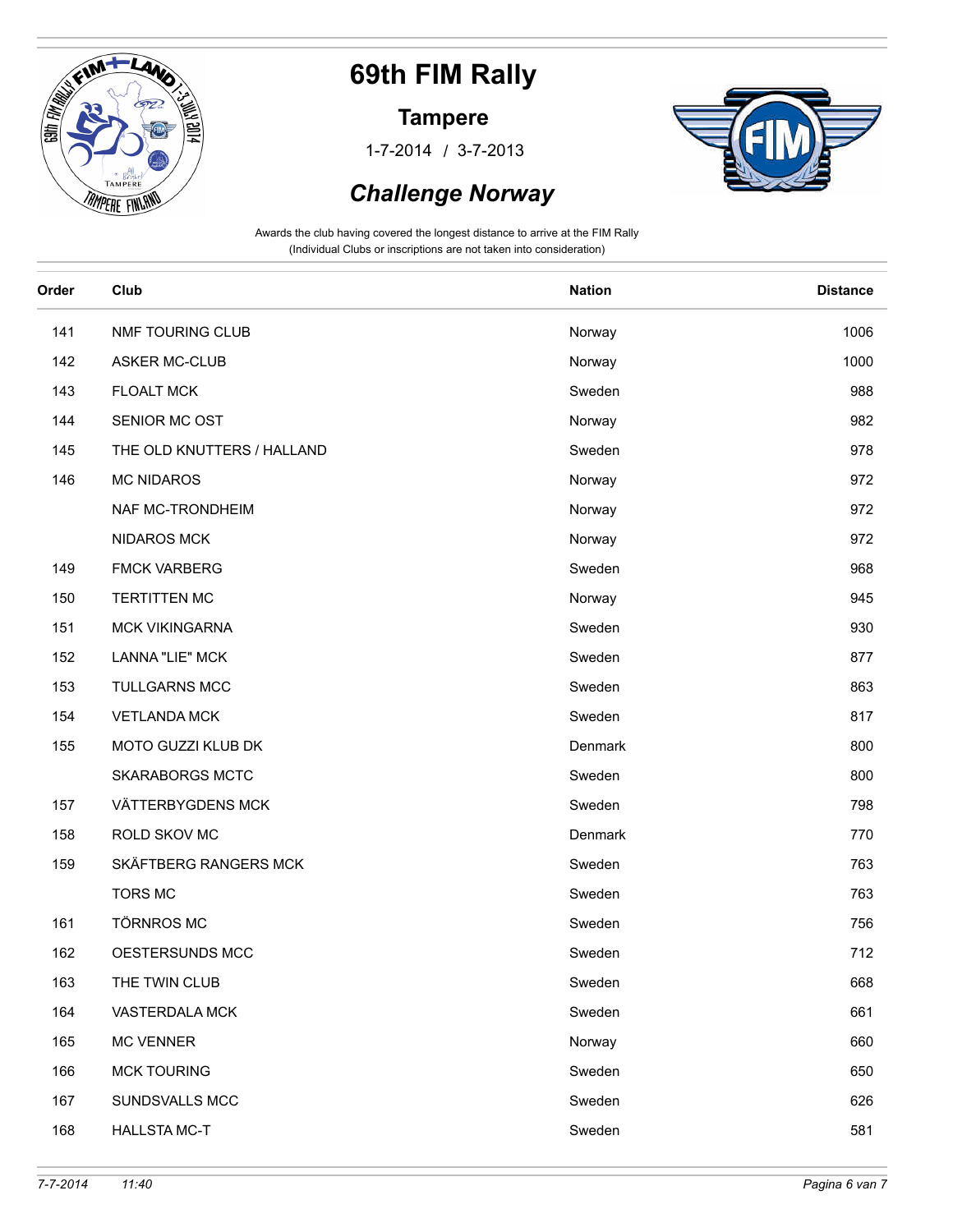

#### **Tampere**

/ 1-7-2014 3-7-2013



### *Challenge Norway*

| Club                       | <b>Nation</b> | <b>Distance</b> |
|----------------------------|---------------|-----------------|
| <b>FEW</b>                 | Sweden        | 500             |
| <b>MCK DALTON'S</b>        | Sweden        | 499             |
| <b>SPADER DAM MCK</b>      | Sweden        | 478             |
| SÄLLSKAPET HJULINGARNA     | Sweden        | 470             |
| ÖMCC - ÖRNSKÖLSVIK         | Sweden        | 460             |
| EESTI MOTOMATKAJATE KLUBI  | Estonia       | 200             |
| <b>ESTONIAN TOURING MC</b> | Estonia       | 200             |
| <b>BMW MC VLAANDEREN</b>   | Belgium       | $\mathbf 0$     |
| <b>HMCK - HUDIKSVALL</b>   | Sweden        | $\mathbf 0$     |
| <b>LANCIA SASSI NARCAO</b> | Italy         | $\mathbf 0$     |
| MADONNA CENTAUROS M.C      | Spain         | $\pmb{0}$       |
| MARZENO - FAENZA           | Italy         | $\mathbf 0$     |
| MC D.L.F. BOLOGNA          | Italy         | $\mathbf 0$     |
| <b>MTC 13</b>              | Belgium       | $\pmb{0}$       |
| O. TENNI - RAVENNA         | Italy         | $\mathbf 0$     |
| ÖRNSKÖLDSVIKS MCC          | Sweden        | $\mathbf 0$     |
| PENA MOTORISTA TAMARITE    | Spain         | $\mathbf 0$     |
| TORSDAGSKLUBBEN            | Denmark       | $\mathbf 0$     |
|                            |               |                 |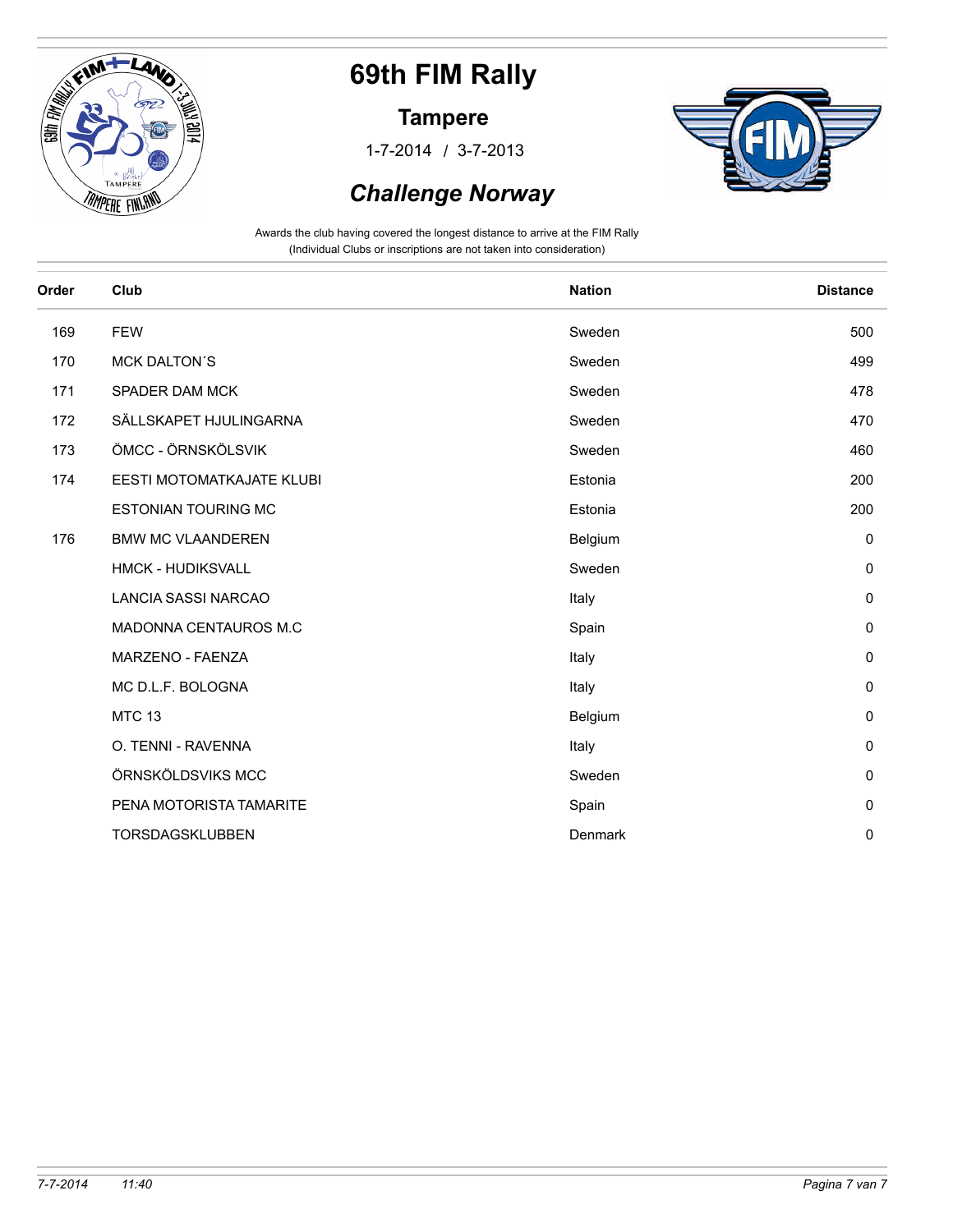

#### **Tampere**

/ 1-7-2014 3-7-2013



## *Challenge Romania*

Awards the FMN represented by the greatest number of riders driving motorcycles of more then 500 cc

| Order        | Federation                                          | <b>Nation</b>            | <b>Riders</b>           | <b>Points</b> |
|--------------|-----------------------------------------------------|--------------------------|-------------------------|---------------|
| $\mathbf{1}$ | Svenska Motorcykel - och Snöskoterförbundet         | Sweden                   | 170                     | 118703        |
| 2            | Federazione Motociclistica Italiana                 | Italy                    | 98                      | 280326        |
| 3            | Norges Motorsportforbund                            | Norway                   | 68                      | 76956         |
| 4            | Danmarks Motor Union                                | Denmark                  | 34                      | 40180         |
| 5            | Fédération Motocycliste de Belgique                 | Belgium                  | 34                      | 72322         |
| 6            | Deutscher Motor Sport Bund e. V.                    | Germany                  | 31                      | 51730         |
| 7            | Koninklijke Nederlandse Motorrijders Vereniging     | Netherlands              | 22                      | 41044         |
| 8            | Fédération Motocycliste Suisse                      | Switzerland              | 22                      | 54040         |
| 9            | Fédération Francaise de Motocyclisme                | France                   | 22                      | 63664         |
| 10           | Auto-Cycle Union                                    | United Kingdom           | 21                      | 46580         |
| 11           | Oesterreichischer Automobil- Motorrad- u. Touring C | Austria                  | 20                      | 38190         |
| 12           | Polski Zwiazek Motorowy                             | Poland                   | 19                      | 25886         |
| 13           | Motorcycle Federation of Russia                     | Russian Federation       | 16                      | 23649         |
| 14           | Hrvatski Motociklisticki Savez                      | Croatia                  | 11                      | 25708         |
| 15           | Slovenska Motocyklova Federacia                     | Slovakia                 | 9                       | 16650         |
| 16           | Avto-Moto Zveza Slovenije                           | Slovenia                 | 9                       | 22491         |
| 17           | Autoklub of the Czech Republic                      | Czech Republic           | $\overline{7}$          | 16590         |
| 18           | Motor Cycle Union of Ireland                        | Ireland                  | $\overline{\mathbf{4}}$ | 11380         |
| 19           | Real Federacion Motociclista Espanola               | Spain                    | 4                       | 15220         |
| 20           | American Motorcyclist Association                   | United States of America | $\overline{2}$          | 19998         |
| 21           | <b>Estonian Motorcycling Federation</b>             | Estonia                  | 1                       | 200           |
| 22           | Motorcycle Federation of Macedonia                  | Macedonia                | 1                       | 2900          |
| 23           | Automobile et Touring-Club de Grece                 | Greece                   | 1                       | 3300          |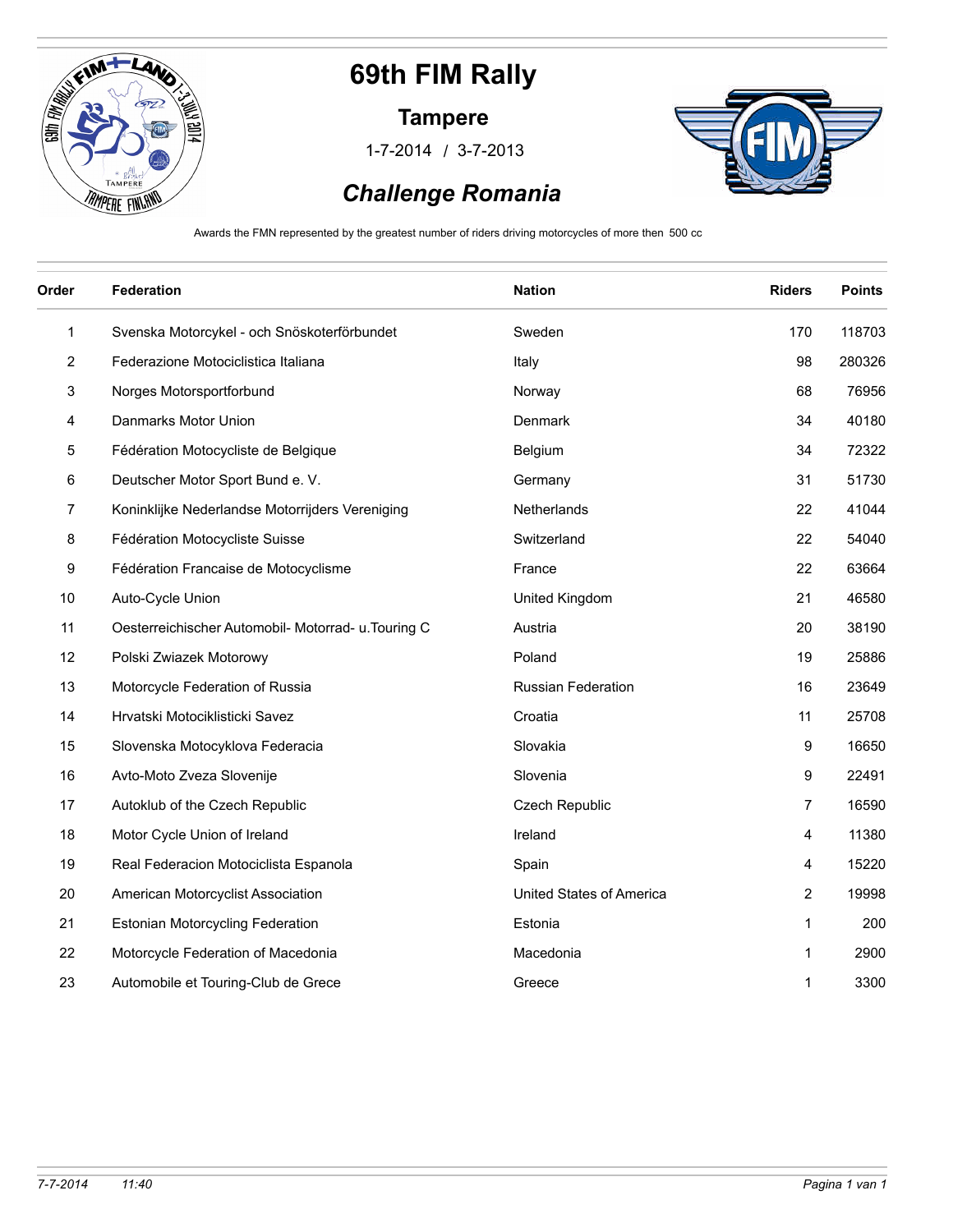

#### **Tampere**

/ 1-7-2014 3-7-2013



### *Challenge San Marino Foemina*

| Order        | Club                                  | <b>Nation</b>             | <b>Females</b> | <b>Points</b> |
|--------------|---------------------------------------|---------------------------|----------------|---------------|
| $\mathbf{1}$ | AMD TRZIC                             | Slovenia                  | $\overline{7}$ | 2499          |
| 2            | SUNDSVALLS MCC                        | Sweden                    | 7              | 1878          |
| 3            | MAYFLOWER MOTORCYCLE CLUB             | United Kingdom            | 6              | 6648          |
| 4            | AVEROY MC KLUBB                       | Norway                    | 5              | 3615          |
| 5            | MFR INDIVIDUEL MEMBER                 | <b>Russian Federation</b> | 5              | 1898          |
| 6            | SÄLLSKAPET HJULINGARNA                | Sweden                    | 5              | 470           |
| 7            | <b>BMW MOTO KLUB ZAGREB</b>           | Croatia                   | 5              | $\pmb{0}$     |
| 8            | <b>MSC "ZURI" ZURICH</b>              | Switzerland               | 4              | 4624          |
| 9            | <b>MBC TOURING ROMA</b>               | Italy                     | 4              | 3106          |
| 10           | NMF TOURING CLUB                      | Norway                    | 4              | 3018          |
| 11           | VASTERDALA MCK                        | Sweden                    | 4              | 1322          |
| 12           | <b>MC LUCONNAIS</b>                   | France                    | 4              | 0             |
|              | <b>RIDERS LEVICE</b>                  | Slovakia                  | 4              | 0             |
| 14           | FMV (FÉDÉRATION MOTORISÉE VALAISANNE) | Switzerland               | 3              | 4964          |
| 15           | NAF MC-TRONDHEIM                      | Norway                    | 3              | 2916          |
| 16           | MOTO-CLUB DES BAYARDS                 | Switzerland               | 3              | 2395          |
| 17           | <b>BILI ANDELE</b>                    | Slovakia                  | 3              | 1850          |
| 18           | VAMC GRAAFSCHAPRIJDERS                | Netherlands               | $\mathbf{3}$   | 1812          |
| 19           | <b>SKARABORGS MCTC</b>                | Sweden                    | $\mathbf{3}$   | 1600          |
| 20           | SPADER DAM MCK                        | Sweden                    | 3              | 1434          |
| 21           | <b>MC SUSAA</b>                       | Denmark                   | 3              | 1230          |
| 22           | HAN HERRED MC CLUB                    | Denmark                   | 3              | 1146          |
| 23           | SUNSET MC TORGGT                      | Norway                    | 3              | 1050          |
| 24           | <b>BMW CLUB FREIBURG</b>              | Germany                   | $\mathbf{3}$   | 0             |
|              | <b>GOTTLIEB DAIMLER</b>               | Italy                     | $\mathbf{3}$   | 0             |
|              | <b>MC KOERSEL</b>                     | Belgium                   | 3              | 0             |
|              | MC WEILHEIM E.V                       | Germany                   | 3              | 0             |
|              | MOTO CLUB SOMMIEROIS                  | France                    | 3              | 0             |
|              |                                       |                           |                |               |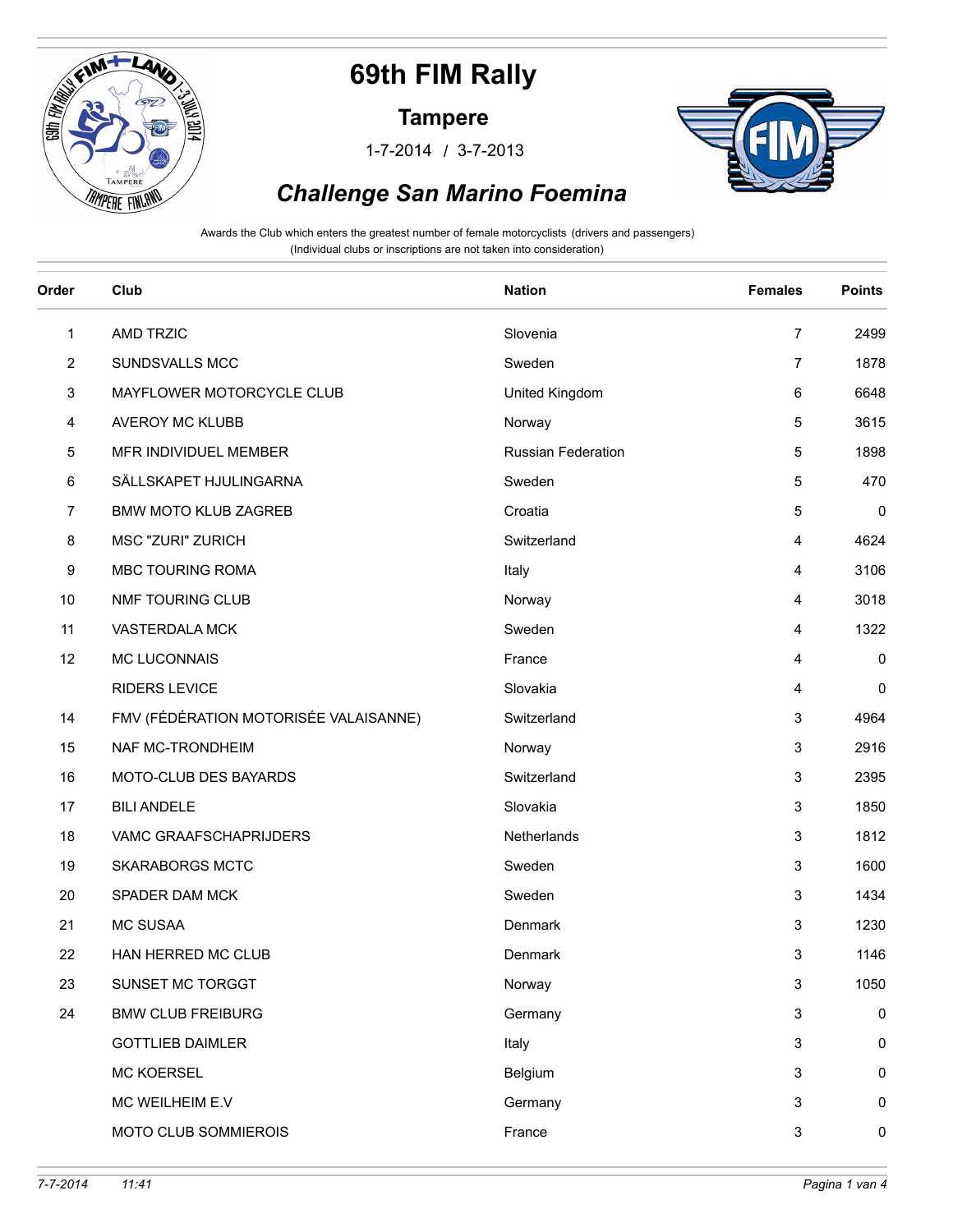

#### **Tampere**

/ 1-7-2014 3-7-2013



### *Challenge San Marino Foemina*

| Order | Club                        | <b>Nation</b> | <b>Females</b>   | <b>Points</b> |
|-------|-----------------------------|---------------|------------------|---------------|
| 29    | MC IBLEO RAGUSA             | Italy         | $\overline{2}$   | 3919          |
| 30    | <b>BODQ MC KLUBB</b>        | Norway        | $\overline{2}$   | 2436          |
| 31    | <b>MC BUDEINE</b>           | Norway        | $\overline{2}$   | 2014          |
| 32    | <b>FMCK VARBERG</b>         | Sweden        | $\overline{2}$   | 1936          |
| 33    | MC HEIDEFUECHSE             | Germany       | $\overline{2}$   | 1300          |
| 34    | WELSH COAST MCC             | Norway        | $\overline{2}$   | 1177          |
| 35    | <b>NIDAROS MCK</b>          | Norway        | $\overline{2}$   | 972           |
| 36    | <b>ESTONIAN TOURING MC</b>  | Estonia       | $\overline{2}$   | 200           |
| 37    | AMC GYVERINKHOVE            | Belgium       | $\boldsymbol{2}$ | 0             |
|       | AMC ST VITH                 | Belgium       | $\overline{2}$   | 0             |
|       | AUTOMOBILKLUB BILGORAJSKI   | Poland        | $\overline{2}$   | 0             |
|       | <b>FLOALT MCK</b>           | Sweden        | $\overline{2}$   | $\pmb{0}$     |
|       | <b>LKT WYCZOL</b>           | Poland        | $\boldsymbol{2}$ | $\pmb{0}$     |
|       | MSC SUHL                    | Germany       | $\overline{2}$   | 0             |
|       | TORGIANO - TONINO FAINA     | Italy         | $\overline{2}$   | 0             |
|       | <b>VECCHIO PIEMONTE</b>     | Italy         | $\boldsymbol{2}$ | 0             |
| 45    | <b>MC PONENTE</b>           | Italy         | 1                | 3000          |
| 46    | MC LAC DE JOUX              | Switzerland   | 1                | 2465          |
| 47    | MC EU MERS LETREPORT        | France        | 1                | 2327          |
| 48    | TOUREN TEAM MUNSTERLAND     | Germany       | 1                | 1520          |
| 49    | MSC VICTORIA LICHTERFELDE   | Germany       | 1                | 1330          |
| 50    | TOMMY OG TIGERN REISINGTEAM | Norway        | 1                | 1264          |
| 51    | MORGENHAARD MC              | Denmark       | $\mathbf{1}$     | 1156          |
| 52    | MC NORDMOR                  | Norway        | $\mathbf{1}$     | 1149          |
| 53    | <b>ASKER MC-CLUB</b>        | Norway        | 1                | 1000          |
| 54    | <b>LANNA "LIE" MCK</b>      | Sweden        | $\mathbf{1}$     | 877           |
| 55    | ROLD SKOV MC                | Denmark       | 1                | 770           |
| 56    | <b>MC VENNER</b>            | Norway        | 1                | 660           |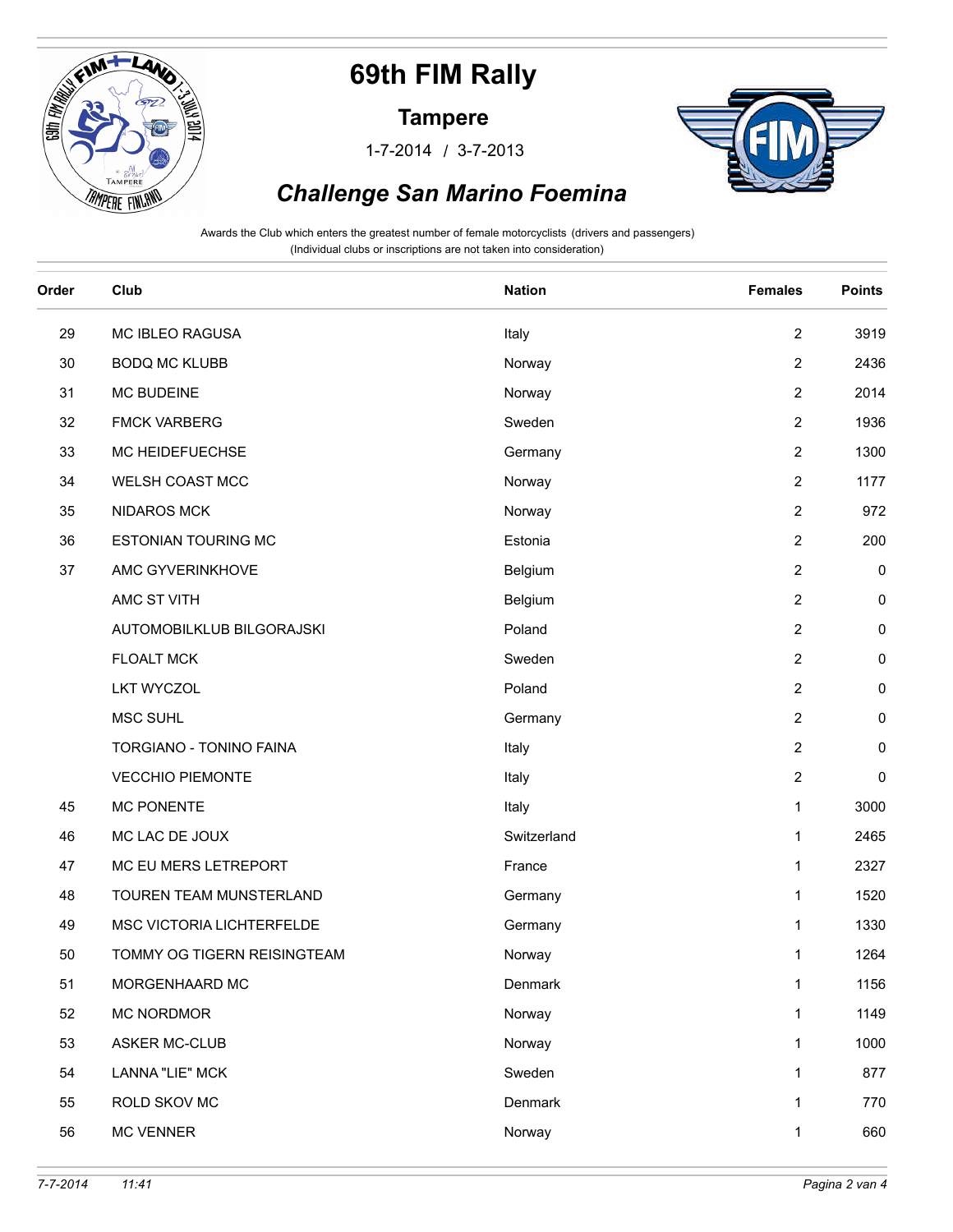

#### **Tampere**

/ 1-7-2014 3-7-2013



### *Challenge San Marino Foemina*

| Order | Club                                  | <b>Nation</b>  | <b>Females</b> | <b>Points</b> |
|-------|---------------------------------------|----------------|----------------|---------------|
| 57    | <b>FEW</b>                            | Sweden         | 1              | 500           |
| 58    | 1 HMK ZAGREB                          | Croatia        | 1              | 0             |
|       | ARDITI DEL PIAVE                      | Italy          | 1              | 0             |
|       | ARENDAL TOURING KLUBB                 | Norway         | 1              | 0             |
|       | <b>BMW CLUB NEDERLAND</b>             | Netherlands    | 1              | 0             |
|       | BMW FREUNDE NIEDERÖSTERREICH          | Austria        | 1              | 0             |
|       | <b>BMW MC VLAANDEREN</b>              | Belgium        | 1              | 0             |
|       | <b>CLUB TRITON FRANCE</b>             | France         | 1              | 0             |
|       | EESTI MOTOMATKAJATE KLUBI             | Estonia        | 1              | 0             |
|       | <b>GALLIANO</b>                       | Italy          | 1              | 0             |
|       | <b>HALLSTA MC-T</b>                   | Sweden         | 1              | 0             |
|       | <b>KAMC HERENTALS</b>                 | Belgium        | $\mathbf{1}$   | 0             |
|       | LA BALZANA                            | Italy          | 1              | 0             |
|       | M.C. EPERNAY                          | France         | 1              | 0             |
|       | MC ANDREA TESTA                       | Italy          | 1              | 0             |
|       | MC BOHEMIA TYNEC N,S.                 | Czech Republic | 1              | 0             |
|       | MC CITTA DI CINISELLO                 | Italy          | 1              | 0             |
|       | MC EUROPA BUSCATE                     | Italy          | 1              | 0             |
|       | MC LES ANGES GARDIENS                 | France         | 1              | 0             |
|       | MC MADONNA DEI CENTAURI - ALESSANDRIA | Italy          | 1              | 0             |
|       | <b>MC MAGENTA</b>                     | Italy          | 1              | 0             |
|       | <b>MC MARTINISTAD</b>                 | Netherlands    | 1              | 0             |
|       | MC MOTO TEAM MERANO                   | Italy          | 1              | 0             |
|       | MC PONT CHATELAIN                     | France         | 1              | 0             |
|       | MC SEVESO                             | Italy          | 1              | 0             |
|       | MC ZWOLLE EN OMSTREKEN                | Netherlands    | 1              | 0             |
|       | <b>MCK TOURING</b>                    | Sweden         | 1              | 0             |
|       | MOTO GUZZI KLUB DK                    | Denmark        | 1              | $\pmb{0}$     |
|       |                                       |                |                |               |